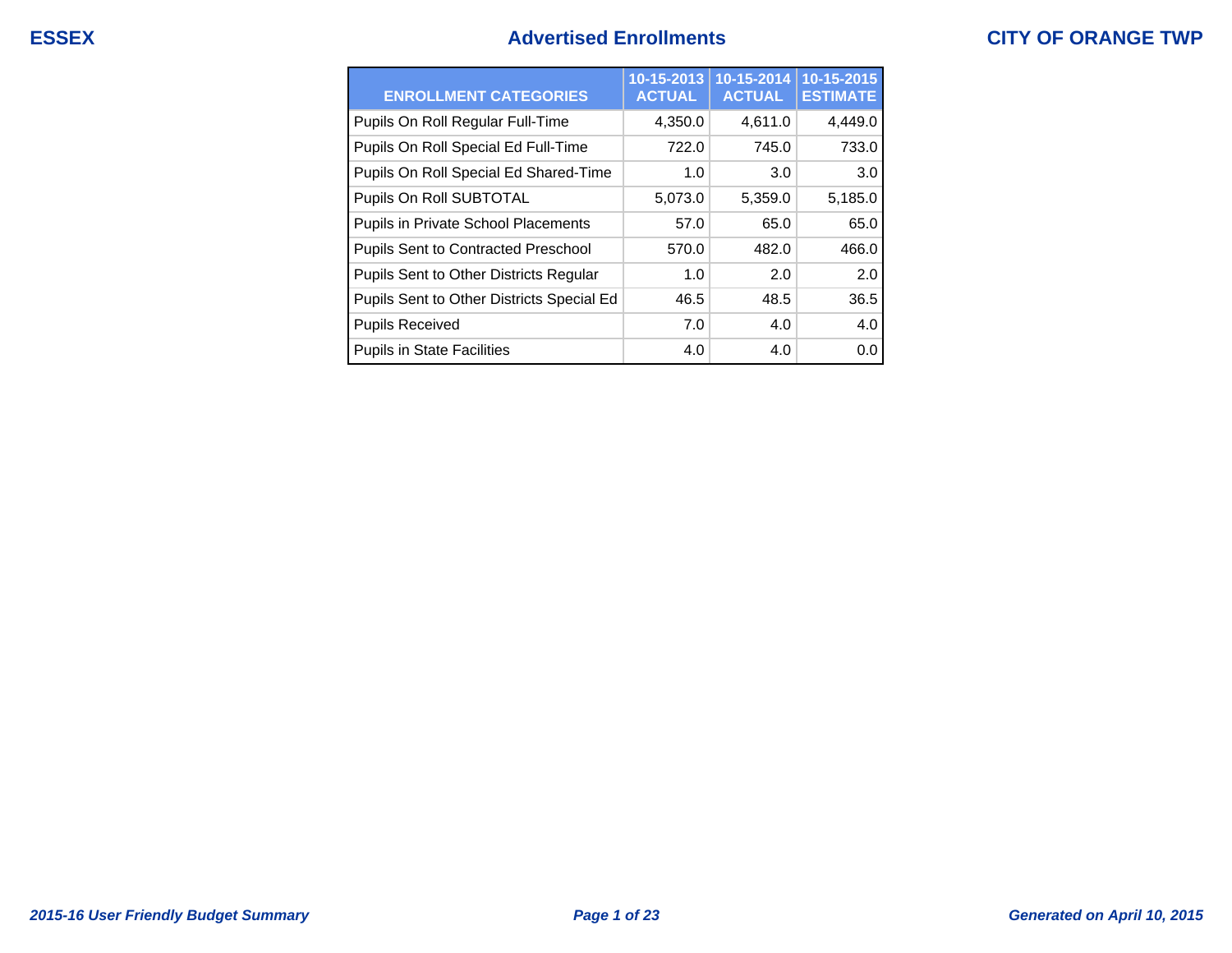|                                                 |                | 2013-14       | 2014-15        | 2015-16            |
|-------------------------------------------------|----------------|---------------|----------------|--------------------|
| <b>Budget Category</b>                          | <b>Account</b> | <b>Actual</b> | <b>Revised</b> | <b>Anticipated</b> |
| <b>Operating Budget:</b>                        |                |               |                |                    |
| Revenues from Local Sources:                    |                |               |                |                    |
| Local Tax Levy                                  | 10-1210        | 10,661,568    | 10,874,799     | 11,692,295         |
| <b>Total Tuition</b>                            | 10-1300        | 177,568       | 140,000        | 140,000            |
| <b>Unrestricted Miscellaneous Revenues</b>      | 10-1XXX        | 3,329,747     | 170,000        | 170,000            |
| Subtotal - Revenues From Local Sources          |                | 14,168,883    | 11,184,799     | 12,002,295         |
|                                                 |                |               |                |                    |
| <b>Revenues from State Sources:</b>             |                |               |                |                    |
| <b>Categorical Transportation Aid</b>           | 10-3121        | 545,602       | 545,602        | 545,602            |
| <b>Extraordinary Aid</b>                        | 10-3131        | 797,355       | 432,340        | 432,340            |
| <b>Categorical Special Education Aid</b>        | 10-3132        | 2,860,412     | 2,860,412      | 2,860,412          |
| <b>Educational Adequacy Aid</b>                 | 10-3175        | 7,152,931     | 7,152,931      | 7,152,931          |
| <b>Equalization Aid</b>                         | 10-3176        | 60,692,109    | 60,692,109     | 60,692,109         |
| <b>Categorical Security Aid</b>                 | 10-3177        | 1,838,577     | 1,838,577      | 1,838,577          |
| <b>Other State Aids</b>                         | 10-3XXX        | 265,589       | 365,189        | 365,189            |
| Subtotal - Revenues From State Sources          |                | 74,152,575    | 73,887,160     | 73,887,160         |
|                                                 |                |               |                |                    |
| <b>Revenues from Federal Sources:</b>           |                |               |                |                    |
| <b>Medicaid Reimbursement</b>                   | 10-4200        | 214,595       | 152,995        | 180,792            |
| <b>Subtotal - Revenues From Federal Sources</b> |                | 214,595       | 152,995        | 180,792            |
|                                                 |                |               |                |                    |
| <b>Budgeted Fund Balance - Operating Budget</b> | 10-303         | 0             | 4,726,491      | 3,130,248          |
| <b>Adjustment For Prior Year Encumbrances</b>   |                | $\Omega$      | 1,152,082      | 0                  |
| Actual Revenues (Over)/Under Expenditures       |                | $-1,268,753$  | $\Omega$       | $\Omega$           |
| <b>Total Operating Budget</b>                   |                | 87,267,300    | 91,103,527     | 89,200,495         |
|                                                 |                |               |                |                    |
| <b>Grants and Entitlements:</b>                 |                |               |                |                    |
| Interest On Investments                         | 20-1510        | 0             | 45,000         | 35,000             |
| Other Revenue From Local Sources                | 20-1XXX        | 16,846        | 0              | $\Omega$           |
| <b>Total Revenues From Local Sources</b>        | 20-1XXX        | 16,846        | 45,000         | 35,000             |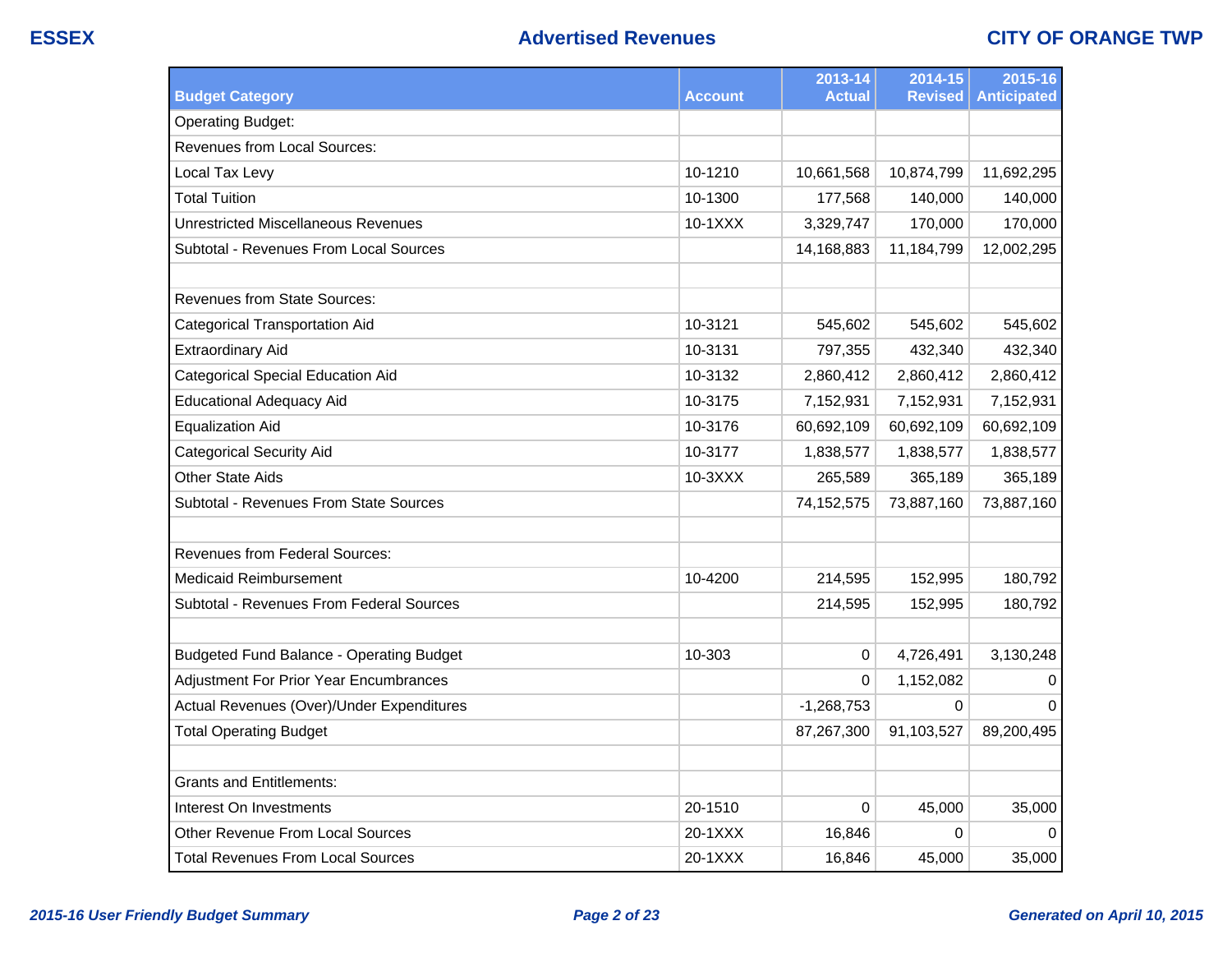| <b>Budget Category</b>                                                   | <b>Account</b> | 2013-14<br><b>Actual</b> | 2014-15<br><b>Revised</b> | 2015-16<br><b>Anticipated</b> |
|--------------------------------------------------------------------------|----------------|--------------------------|---------------------------|-------------------------------|
|                                                                          |                |                          |                           |                               |
| <b>Revenues from State Sources:</b>                                      |                |                          |                           |                               |
| Preschool Education Aid - Pr Yr Carryover                                | 20-3218        | 256,728                  | 140,497                   | 416,576                       |
| <b>Preschool Education Aid</b>                                           | 20-3218        | 9,841,838                | 10,282,360                | 10,230,554                    |
| <b>Total Revenues From State Sources</b>                                 |                | 10,098,566               | 10,422,857                | 10,647,130                    |
|                                                                          |                |                          |                           |                               |
| <b>Revenues from Federal Sources:</b>                                    |                |                          |                           |                               |
| Title I                                                                  | 20-4411-4416   | 1,824,214                | 1,622,564                 | 1,891,081                     |
| Title II                                                                 | 20-4451-4455   | 327,770                  | 282,197                   | 336,199                       |
| Title III                                                                | 20-4491-4494   | 202,069                  | 128,942                   | 163,711                       |
| I.D.E.A. Part B (Handicapped)                                            | 20-4420-4429   | 1,249,647                | 1,097,527                 | 1,245,312                     |
| <b>Total Revenues From Federal Sources</b>                               |                | 3,603,700                | 3,131,230                 | 3,636,303                     |
| <b>Transfers From Operating Budget-Prek</b>                              | 20-5200        | 419,697                  | 0                         | $\mathbf{0}$                  |
| Transfers From Operating Budget-Prek (Special Education)                 | 20-5200        | 0                        | 490,205                   | 416,520                       |
| <b>Total Grants And Entitlements</b>                                     |                | 14,138,809               | 14,089,292                | 14,734,953                    |
| <b>Total Revenues/Sources</b>                                            |                | 101,406,109              | 105,192,819               | 103,935,448                   |
| Deduct Transfer-Transfers From Operating Budget-Prek                     | 20-5200        | 419,697                  | 0                         | $\mathbf 0$                   |
| Deduct Transfer-Transfers From Operating Budget-Prek (Special Education) | 20-5200        | $\Omega$                 | 490,205                   | 416,520                       |
| <b>Total Revenues/Sources Net of Transfers</b>                           |                | 100,986,412              | 104,702,614               | 103,518,928                   |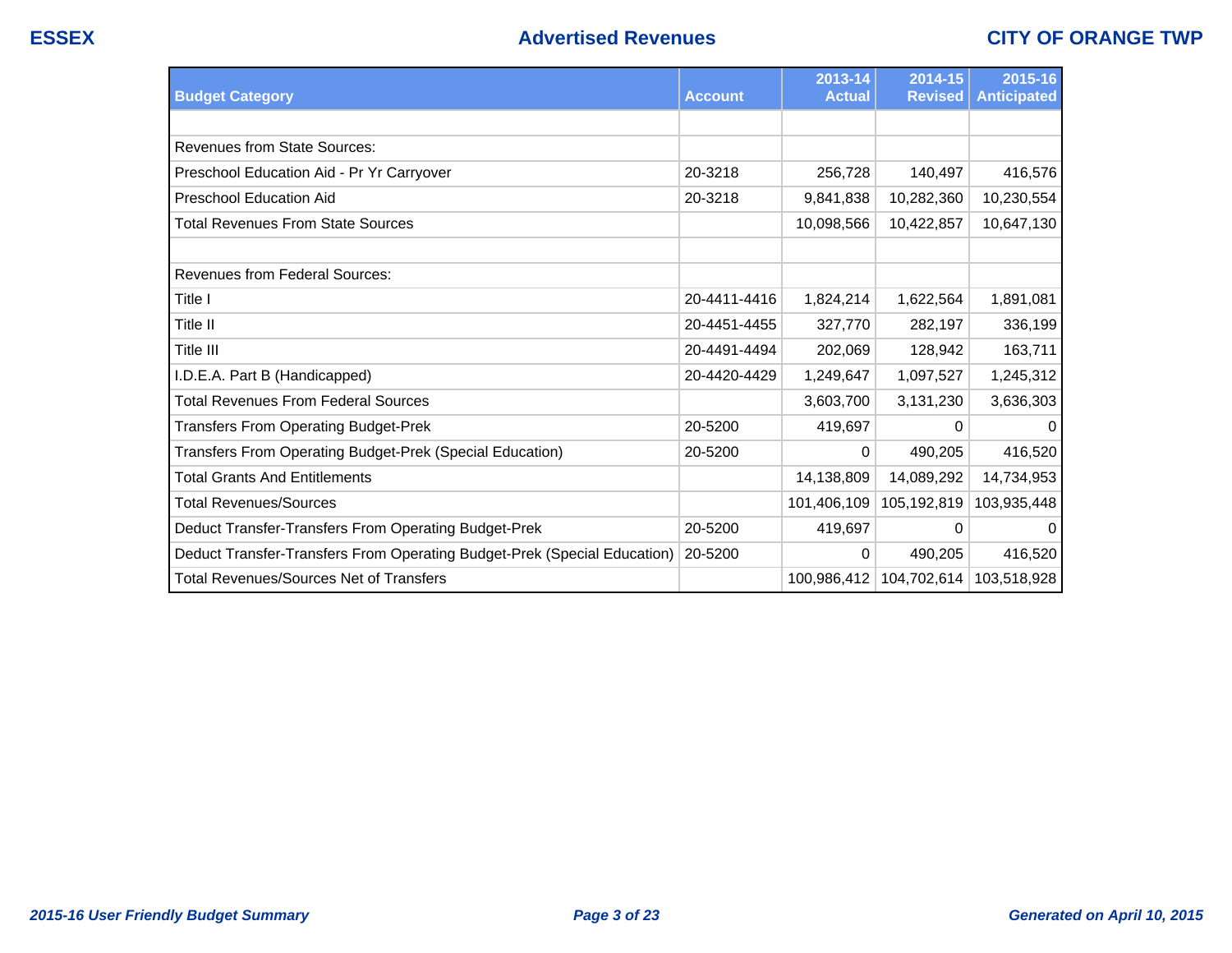|                                                    |                | 2013-14       | 2014-15        | 2015-16            |
|----------------------------------------------------|----------------|---------------|----------------|--------------------|
| <b>Budget Category</b>                             | Account        | <b>Actual</b> | <b>Revised</b> | <b>Anticipated</b> |
|                                                    |                |               |                |                    |
| <b>General Current Expense:</b>                    |                |               |                |                    |
| Instruction:                                       |                |               |                |                    |
| Regular Programs - Instruction                     | 11-1XX-100-XXX | 4,118,935     | 5,060,600      | 4,631,133          |
| School-Spon. Co/Extra Curr. Actvts. - Inst         | 11-401-100-XXX | 113,884       | 108,000        | 80,000             |
| School-Sponsored Athletics - Instruction           | 11-402-100-XXX | 405,958       | 454,270        | 473,630            |
| <b>Community Services Programs/Operations</b>      | 11-800-330-XXX | 61,389        | 86,000         | 86,750             |
| <b>Support Services:</b>                           |                |               |                |                    |
| Undistributed Expenditures - Instruction (Tuition) | 11-000-100-XXX | 8,586,766     | 7,449,315      | 6,043,287          |
| Undist. Expend.-Attendance And Social Work         | 11-000-211-XXX | 0             | 40,000         | 40,000             |
| Undist. Expenditures - Health Services             | 11-000-213-XXX | 18,908        | 20,000         | 25,000             |
| Undist. Expend.-Speech, OT, PT And Related Svcs    | 11-000-216-XXX | 0             | 20,000         | 20,000             |
| Undist. Expenditures - Guidance                    | 11-000-218-XXX | 47,581        | 46,050         | 46,050             |
| Undist. Expenditures - Child Study Teams           | 11-000-219-XXX | 2,639,836     | 3,007,966      | 2,883,079          |
| Undist. Expend.-Improv. Of Inst. Serv.             | 11-000-221-XXX | 2,103,992     | 3,036,854      | 2,996,250          |
| Undist. Expend.-Edu. Media Serv./Library           | 11-000-222-XXX | 139,889       | 104,000        | 104,000            |
| Undist. Expend.-Instr. Staff Training Serv.        | 11-000-223-XXX | 575,722       | 481,950        | 609,601            |
| Undist. Expend.-Support Serv.-Gen. Admin.          | 11-000-230-XXX | 1,661,779     | 1,363,977      | 1,273,703          |
| Undist. Expend.-Support Serv.-School Admin.        | 11-000-240-XXX | 146,415       | 107,135        | 104,507            |
| Undist. Expend. - Central Services                 | 11-000-251-XXX | 2,385,403     | 2,725,919      | 2,680,243          |
| Undist. Expend. - Admin. Info Technology           | 11-000-252-XXX | 1,061,672     | 1,969,224      | 1,055,360          |
| Undist. Expend.-Oper. And Maint. Of Plant Serv.    | 11-000-26X-XXX | 6,986,177     | 8,151,635      | 7,364,482          |
| Undist. Expend.-Student Transportation Serv.       | 11-000-270-XXX | 2,917,400     | 3,017,027      | 3,159,211          |
| Personal Services - Employee Benefits              | 11-XXX-XXX-2XX | 3,154,497     | 2,899,835      | 3,348,600          |
| <b>Undistributed Expenditures-Food Services</b>    | 11-000-310-930 | 0             | 231,219        | $\Omega$           |
| <b>Total Undistributed Expenditures</b>            |                | 32,426,037    | 34,672,106     | 31,753,373         |
| <b>Total General Current Expense</b>               |                | 37,126,203    | 40,380,976     | 37,024,886         |
|                                                    |                |               |                |                    |
| Capital Expenditures:                              |                |               |                |                    |
| Equipment                                          | 12-XXX-XXX-730 | 283,946       | 163,400        | 163,400            |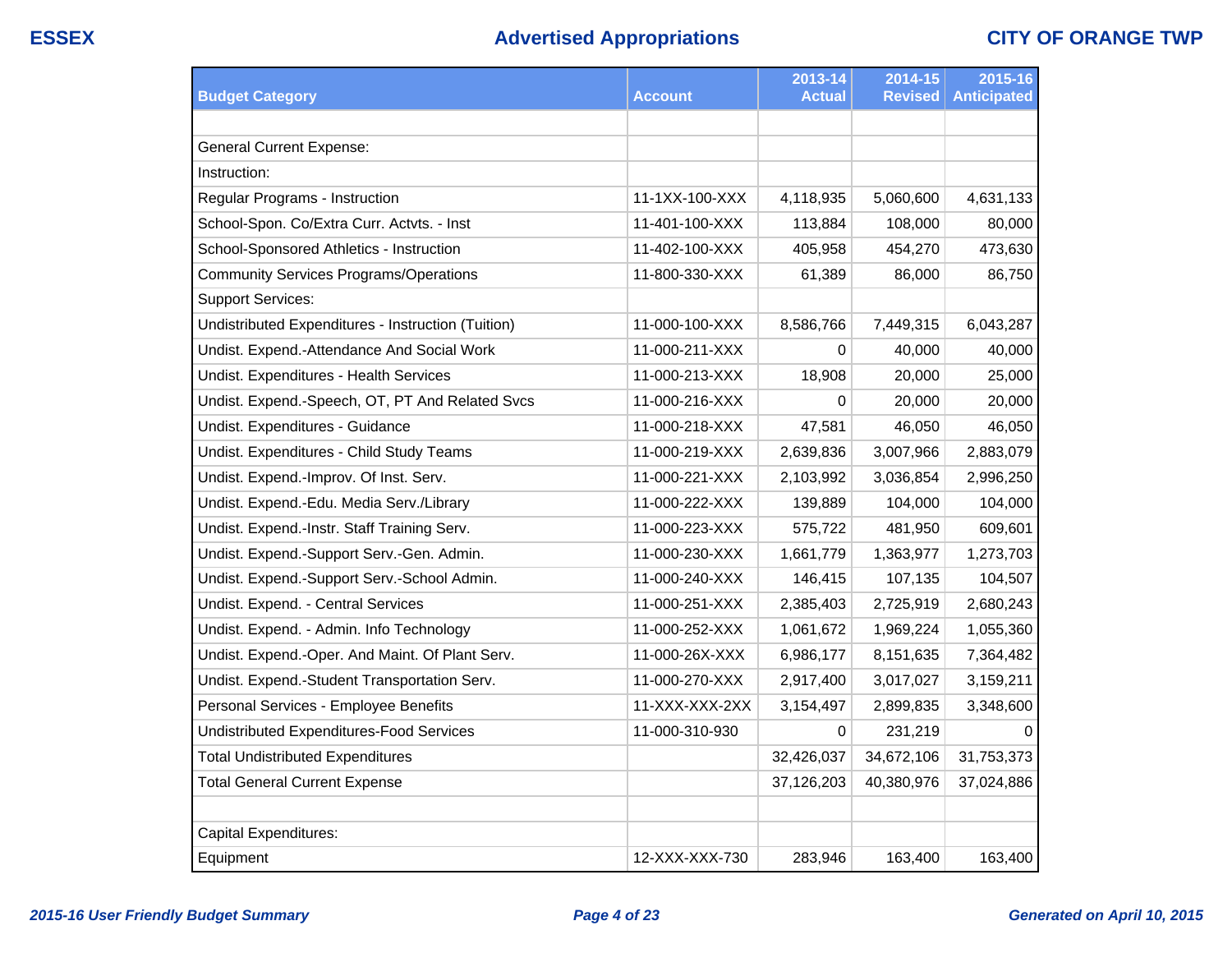# **ESSEX Advertised Appropriations CITY OF ORANGE TWP**

| <b>Budget Category</b>                                         | Account        | 2013-14<br><b>Actual</b> | 2014-15<br><b>Revised</b> | 2015-16<br><b>Anticipated</b> |
|----------------------------------------------------------------|----------------|--------------------------|---------------------------|-------------------------------|
| Facilities Acquisition And Const. Serv.                        | 12-000-400-XXX | 1,274,056                | 1,186,600                 | 1,215,000                     |
| <b>Total Capital Outlay</b>                                    |                | 1,558,002                | 1,350,000                 | 1,378,400                     |
|                                                                |                |                          |                           |                               |
| Special Schools:                                               |                |                          |                           |                               |
| Summer School:                                                 |                |                          |                           |                               |
| Summer School - Instruction                                    | 13-422-100-XXX | 72,042                   | 56,000                    | 76,000                        |
| <b>Total Summer School</b>                                     | 13-422-X00-XXX | 72,042                   | 56,000                    | 76,000                        |
| <b>Total Special Schools</b>                                   | 13-XXX-XXX-XXX | 72,042                   | 56,000                    | 76,000                        |
| Transfer Of Funds To Charter Schools                           | 10-000-100-56X | 0                        | 1,700,000                 | 2,237,506                     |
| <b>General Fund Contribution To SBB</b>                        | 10-000-520-930 | 48,511,053               | 47,616,551                | 48,483,703                    |
| <b>General Fund Grand Total</b>                                |                | 87,267,300               | 91,103,527                | 89,200,495                    |
|                                                                |                |                          |                           |                               |
| <b>Special Grants and Entitlements:</b>                        |                |                          |                           |                               |
| <b>Local Projects</b>                                          | 20-XXX-XXX-XXX | 16,846                   | 45,000                    | 35,000                        |
| <b>Preschool Education Aid:</b>                                |                |                          |                           |                               |
| <b>PEA</b> Instruction                                         | 20-218-100-XXX | 2,035,981                | 1,755,923                 | 2,134,838                     |
| <b>Support Services</b>                                        | 20-218-200-XXX | 8,437,282                | 9,142,139                 | 8,918,812                     |
| Fac Acquisition And Constr. Services                           | 20-218-400-XXX | 45,000                   | 15,000                    | 10,000                        |
| Total Preschool Education Aid                                  | 20-218-XXX-XXX | 10,518,263               | 10,913,062                | 11,063,650                    |
| <b>Total State Projects</b>                                    | 20-XXX-XXX-XXX | 10,518,263               | 10,913,062                | 11,063,650                    |
| Federal Projects:                                              |                |                          |                           |                               |
| Title I                                                        | 20-XXX-XXX-XXX | 1,824,214                | 703,645                   | 777,239                       |
| Title II                                                       | 20-XXX-XXX-XXX | 327,770                  | 27,208                    | 84,050                        |
| Title III                                                      | 20-XXX-XXX-XXX | 202,069                  | 8,942                     | 40,928                        |
| I.D.E.A. Part B (Handicapped)                                  | 20-XXX-XXX-XXX | 1,249,647                | 1,097,527                 | 1,245,312                     |
| Contribution To SBB - Other Federal Projects                   | 20-XXX-520-930 | 0                        | 1,293,908                 | 1,488,774                     |
| <b>Total Federal Projects</b>                                  | 20-XXX-XXX-XXX | 3,603,700                | 3,131,230                 | 3,636,303                     |
| <b>Total Special Revenue Funds</b>                             |                | 14,138,809               | 14,089,292                | 14,734,953                    |
| <b>Total Expenditures/Appropriations</b>                       |                | 101,406,109              | 105,192,819               | 103,935,448                   |
| Deduct Transfer-Local Contrib. - Trans To Special Rev- Regular | 11-105-100-935 | 419,697                  | 0                         | 0                             |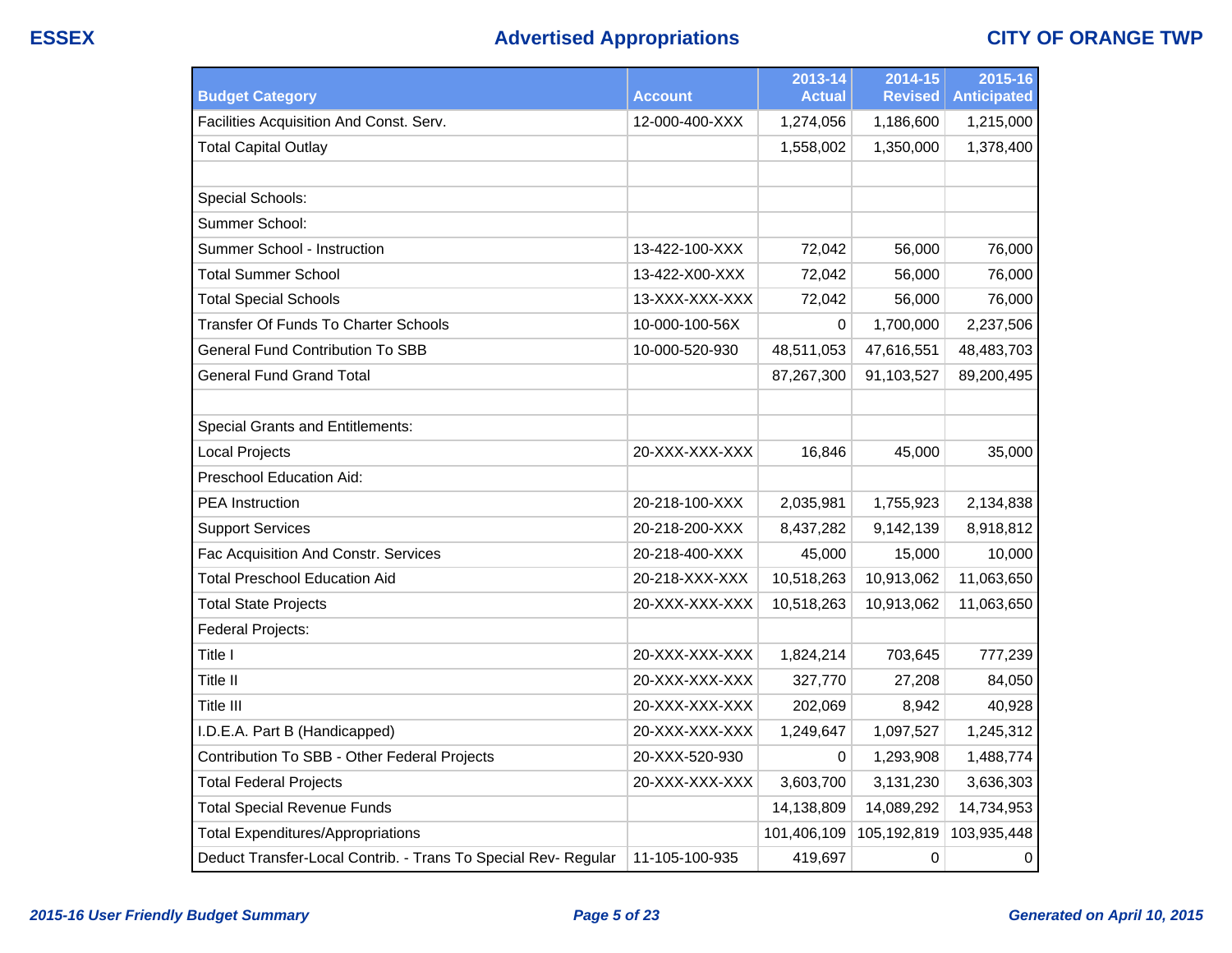# **ESSEX Advertised Appropriations CITY OF ORANGE TWP**

| <b>Budget Category</b>                                                            | <b>Account</b> | $2013 - 14$<br><b>Actual</b> | $2014 - 15$ | 2015-16<br><b>Revised Anticipated</b>   |
|-----------------------------------------------------------------------------------|----------------|------------------------------|-------------|-----------------------------------------|
| Deduct Transfer-Local Contrib. - Trans To Special Rev- Inclusion   11-105-100-936 |                |                              | 490.205     | 416,520                                 |
| Total Expenditures Net of Transfers                                               |                |                              |             | 100,986,412   104,702,614   103,518,928 |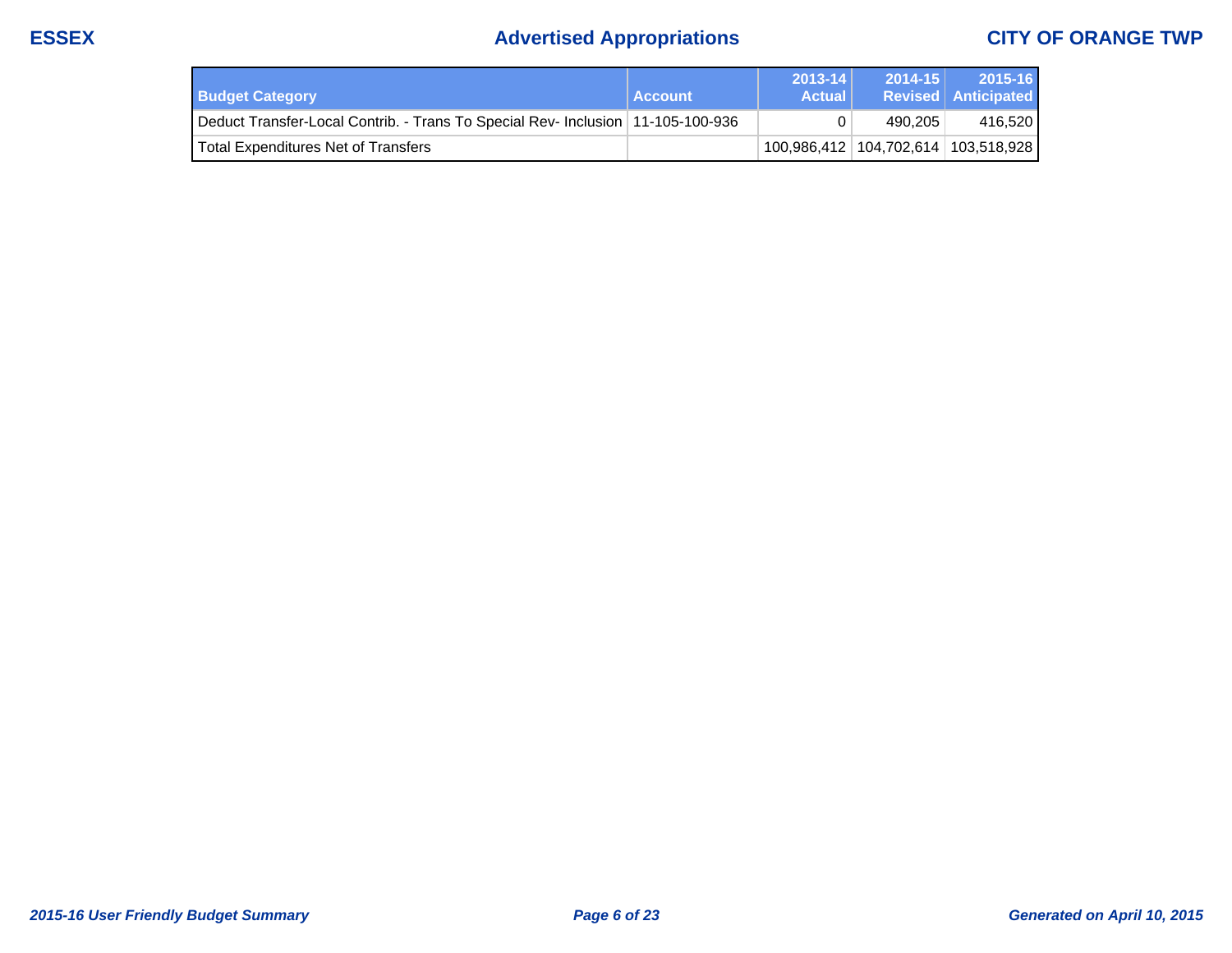## **ESSEX Advertised Recapitulation of Balances CITY OF ORANGE TWP**

|                                                             | <b>Audited</b><br><b>Balance</b> | <b>Audited</b><br><b>Balance</b> | <b>Estimated</b><br><b>Balance</b> | <b>Estimated</b><br><b>Balance</b> |
|-------------------------------------------------------------|----------------------------------|----------------------------------|------------------------------------|------------------------------------|
| <b>Budget Category</b>                                      | $6 - 30 - 2013$                  | $6 - 30 - 2014$                  | 6-30-2015                          | 6-30-2016                          |
| Unrestricted:                                               |                                  |                                  |                                    |                                    |
| --General Operating Budget                                  | 1,399,059                        | 2,943,085                        | 4,501,396                          | 1,371,148                          |
| --Repayment of Debt                                         | 0                                | 0                                | O                                  |                                    |
| Restricted for Specific Purposes- General Operating Budget: |                                  |                                  |                                    |                                    |
| --Capital Reserve                                           | 0                                | 0                                | 0                                  |                                    |
| --Adult Education Programs                                  | 0                                | 0                                | 0                                  | 0                                  |
| --Maintenance Reserve                                       | 0                                | 0                                | 0                                  |                                    |
| --Legal Reserve                                             | 850,000                          | 4,299,748                        | 423,257                            | 423,257                            |
| --Tuition Reserve                                           | 0                                | 0                                | 0                                  |                                    |
| --Current Expense Emergency Reserve                         | 0                                | 0                                | 0                                  |                                    |
| Repayment of Debt:                                          |                                  |                                  |                                    |                                    |
| --Restricted for Repayment of Debt                          | 0                                | 0                                | 0                                  |                                    |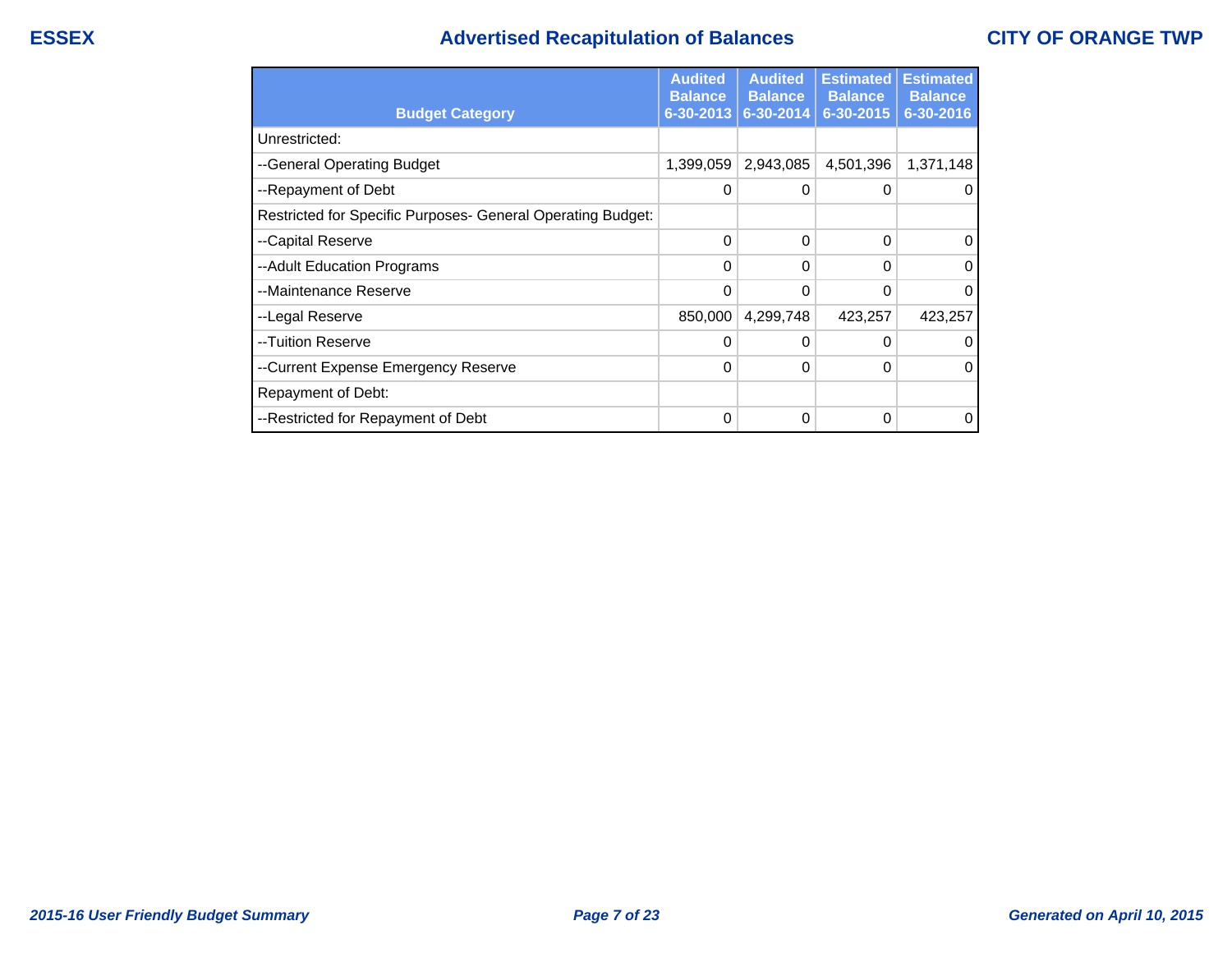## **ESSEX Advertised Per Pupil Cost Calculations CITY OF ORANGE TWP**

| <b>Per Pupil Cost Calculations</b>                                                       | 2012-13<br><b>Actual</b><br><b>Costs</b> | 2013-14<br><b>Actual</b><br><b>Costs</b> | 2014-15<br><b>Original</b><br><b>Budget</b> | 2014-15<br><b>Revised</b><br><b>Budget</b> | 2015-16<br><b>Proposed</b><br><b>Budget</b> |
|------------------------------------------------------------------------------------------|------------------------------------------|------------------------------------------|---------------------------------------------|--------------------------------------------|---------------------------------------------|
| Total Budgetary Comparative Per Pupil Cost                                               | \$15,442                                 | \$16,129                                 | \$15,782                                    | \$15,962                                   | \$15,871                                    |
| Total Classroom Instruction                                                              | \$8,834                                  | \$9,253                                  | \$8,837                                     | \$8,789                                    | \$8,837                                     |
| <b>Classroom-Salaries and Benefits</b>                                                   | \$8,424                                  | \$8,383                                  | \$8,135                                     | \$8,034                                    | \$8,205                                     |
| Classroom-General Supplies and Textbooks                                                 | \$362                                    | \$379                                    | \$369                                       | \$429                                      | \$303                                       |
| <b>Classroom-Purchased Services</b>                                                      | \$48                                     | \$490                                    | \$333                                       | \$326                                      | \$329                                       |
| <b>Total Support Services</b>                                                            | \$2,835                                  | \$2,905                                  | \$3,043                                     | \$2,997                                    | \$3,063                                     |
| <b>Support Services-Salaries and Benefits</b>                                            | \$2,434                                  | \$2,340                                  | \$2,645                                     | \$2,584                                    | \$2,673                                     |
| <b>Total Administrative Costs</b>                                                        | \$1,935                                  | \$2,108                                  | \$1,978                                     | \$2,090                                    | \$2,061                                     |
| Administration Salaries and Benefits                                                     | \$1,450                                  | \$1,507                                  | \$1,360                                     | \$1,328                                    | \$1,518                                     |
| Total Operations and Maintenance of Plant                                                | \$1,596                                  | \$1,662                                  | \$1,655                                     | \$1,824                                    | \$1,693                                     |
| Operations and Maintenance-Salaries and Benefits                                         | \$273                                    | \$320                                    | \$304                                       | \$297                                      | \$348                                       |
| <b>Board Contribution to Food Services</b>                                               | \$0                                      | \$0                                      | \$46                                        | \$45                                       | \$0                                         |
| Total Extracurricular Costs                                                              | \$226                                    | \$182                                    | \$201                                       | \$197                                      | \$193                                       |
| <b>Total Equipment Costs</b>                                                             | \$19                                     | \$68                                     | \$35                                        | \$34                                       | \$34                                        |
| Legal Costs                                                                              | \$23                                     | \$14                                     | \$24                                        | \$23                                       | \$31                                        |
| Restricted Federal and State Revenue other than Preschool Education Aid Included Above** | \$320                                    | \$0                                      | \$255                                       | \$250                                      | \$287                                       |
| Employee Benefits as a percentage of salaries*                                           | 26.89%                                   | 25.45%                                   | 29.58%                                      | 29.37%                                     | 28.95%                                      |

\*Does not include pension and social security paid by the State on-behalf of the district. \*\*Federal and State funds in the blended resource school-based budgets.

The information presented in columns 1 through 3 as well as the related descriptions of the per pupil cost calculations are contained in the Taxpayers' Guide to Education Spending (formerly the Comparative Spending Guide) and can be found on the Department of Education's Internet website: http://www.state.nj.us/education/guide/. This publication is also available in the board office and public libraries. The same calculations were performed using the 2014-15 revised appropriations and the 2015-16 budgeted appropriations presented in this advertised budget. Total Budgetary Comparative Per Pupil Cost is defined as current expense exclusive of tuition expenditures, transportation, residential costs, and judgments against the school district. For all years it also includes the restricted entitlement aids. With the exception of Total Equipment Cost, each of the other per pupil cost calculations presented is a component of the total comparative per pupil cost, although all components are not shown.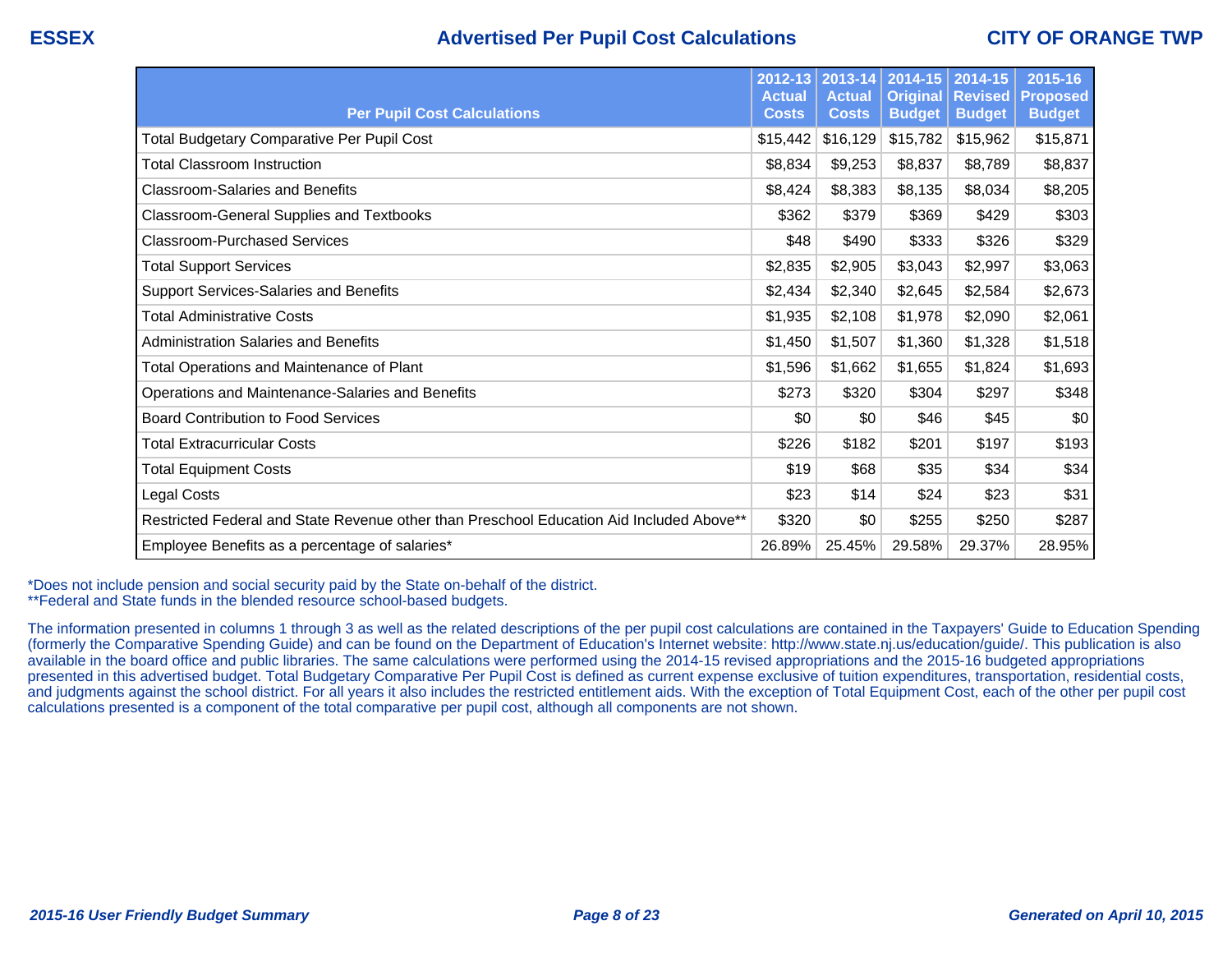## **ESSEX Advertised Blended Resource SBB Statement**

| <b>BUDGET CATEGORY</b>                    | 2013-14    | 2014-15    | 2015-16    |
|-------------------------------------------|------------|------------|------------|
| Resources:                                |            |            |            |
| Adjustment for Prior Year Encumbrances    | 0          | 0          |            |
| General Fund Contribution (15-5200)       | 48,511,053 | 47,616,551 | 48,483,703 |
| Restricted State Entitlements (15-3200)   | 0          | O          |            |
| Restricted Federal Entitlements (15-44XX) | 0          | 1,293,908  | 1,488,774  |
| <b>Total SBB Resources</b>                | 48,511,053 | 48,910,459 | 49,972,477 |
| Appropriations:                           |            |            |            |
| Instruction (15-XXX-100-XXX)              | 31,696,406 | 30,093,613 | 30,225,705 |
| Support Services (15-XXX-2XX-XXX)         | 17,834,984 | 18,816,846 | 19,744,073 |
| Equipment (15-XXX-XXX-73X)                | 6,261      | 0          | 2,699      |
| <b>Total SBB Appropriations</b>           | 49,537,651 | 48,910,459 | 49,972,477 |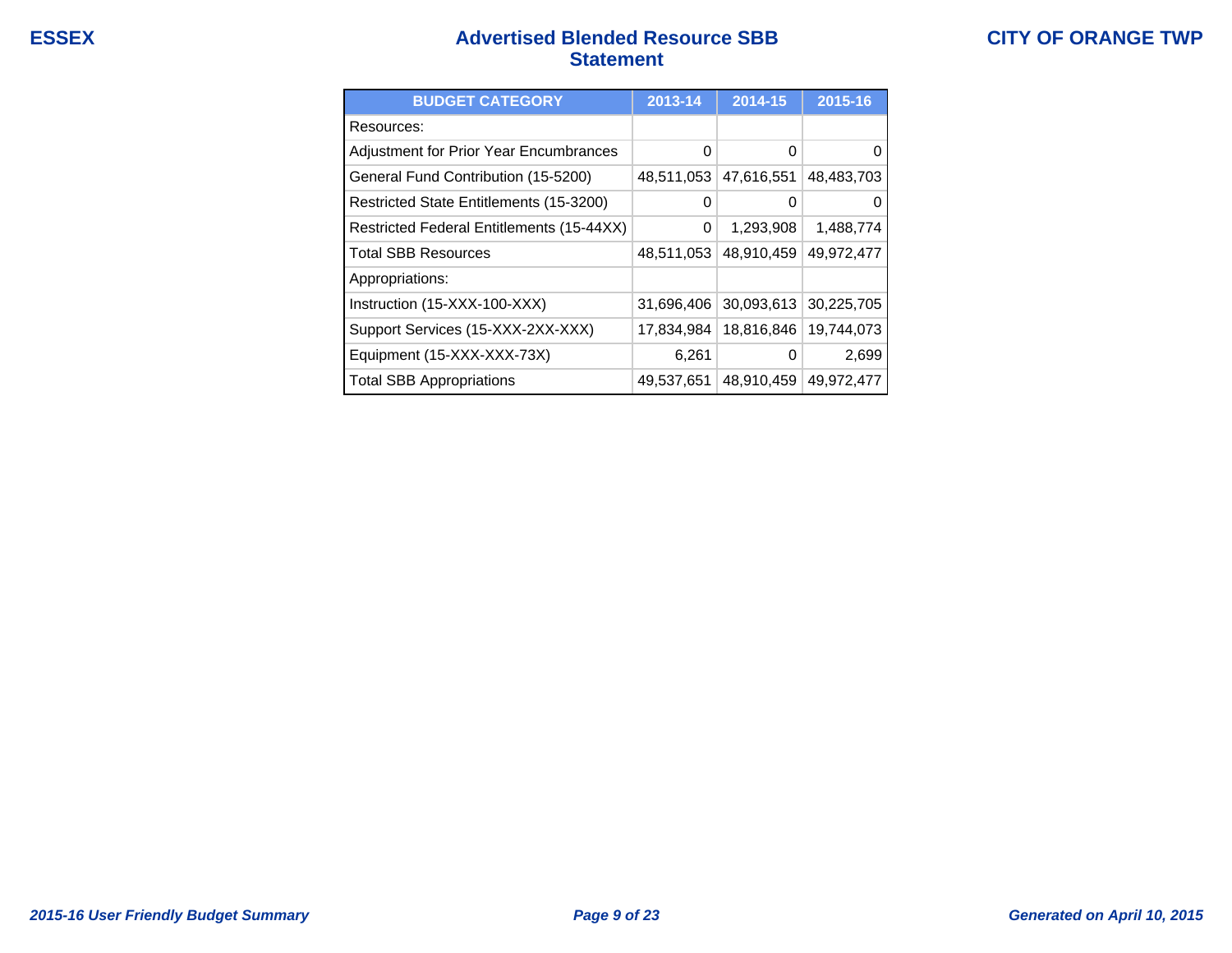| <b>Shared Service</b><br><b>Category Type</b> | <b>Shared Service Category Description</b>                                                                                                                                                                                                       | <b>Amount</b><br><b>Saved</b><br>(Optional) |
|-----------------------------------------------|--------------------------------------------------------------------------------------------------------------------------------------------------------------------------------------------------------------------------------------------------|---------------------------------------------|
| Recycling                                     | The district continues its collaboration with the City Public Works Dpt. in recycling program and in maintaining the district sewer lines.                                                                                                       | $\Omega$                                    |
| Others                                        | The district shares the local cable TV station with the City of Orange for public announcements and information sharing. The district also<br>collaborates with the City to provide after-school programs and recreational services to students. | 0                                           |
| <b>Others</b>                                 | All the schools within the district share excess supplies and materials among themselves, also technology equipment and other resources<br>that may be needed by other schools.                                                                  | 0                                           |
| Purchasing                                    | The district shares in the use of Essex County bid awards in the areas of materials and general supplies.                                                                                                                                        | 0                                           |
| Municipal/Public<br>Works                     | The district share s services in the areas of plumbing, repairs and maintenance with the City of Orange Public Works Department. Also in<br>the areas of snow ploughing and trash removal.                                                       | 0                                           |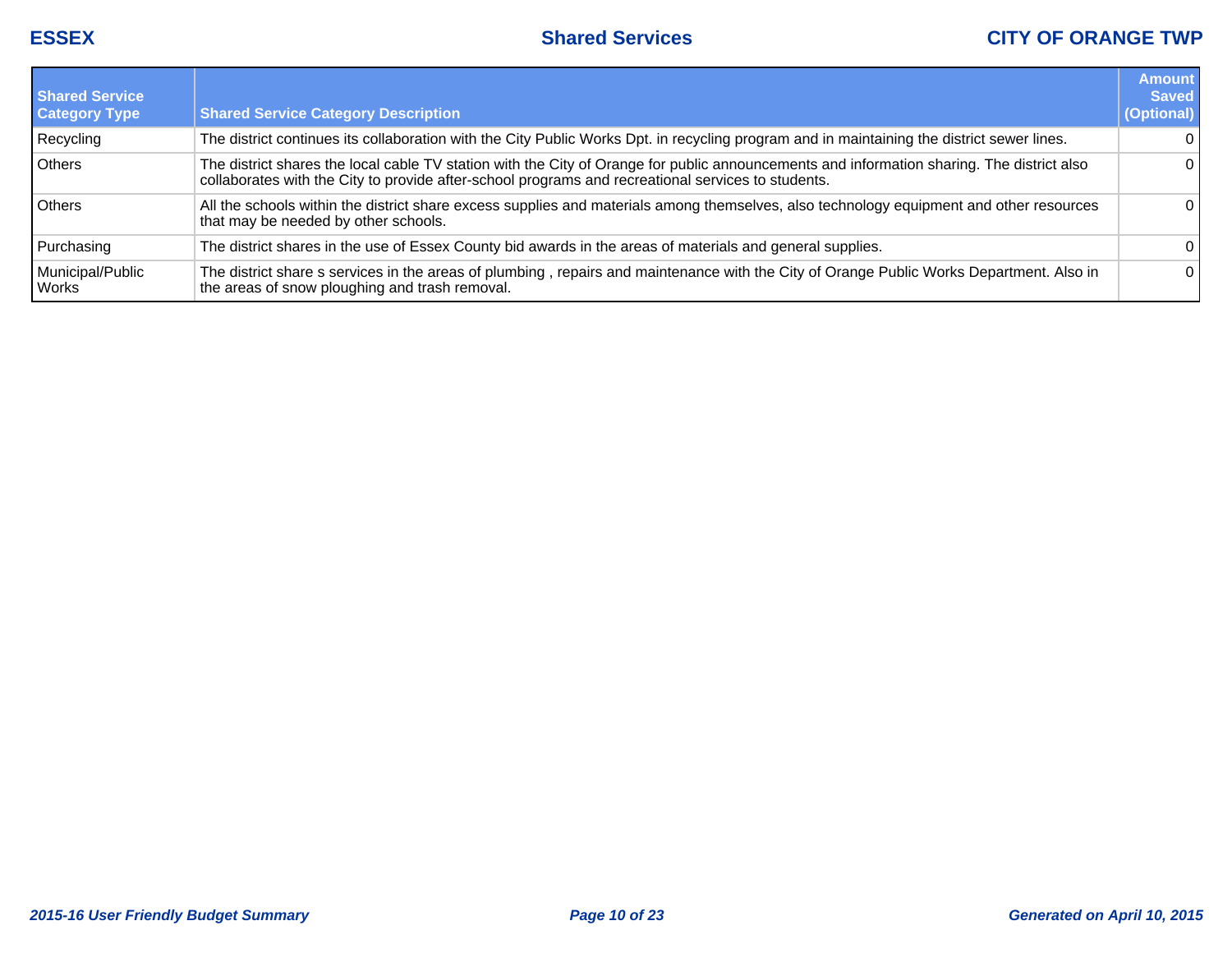| A. Estimated 15-16 School Tax Rate                                     |               |
|------------------------------------------------------------------------|---------------|
| WITHOUT REPAYMENT OF DEBT OR ADJUSTMENTS                               |               |
| (A) General Fund School Levy                                           | 11,283,547    |
| (B) Estimated Net Taxable Valuation (as of 10/01/14)                   | 1,309,103,923 |
| (C) Estimated 15-16 General Fund School Tax Rate=(A)/(B)x100           | 0.8619        |
| WITH REPAYMENT OF DEBT AND ADJUSTMENTS                                 |               |
| (D) Total School Levy                                                  | 11,283,547    |
| (E) Estimated Net Taxable Valuation (as of 10/01/14)                   | 1,309,103,923 |
| (F) Estimated 15-16 Total School Tax Rate=(D)/(E)x100                  | 0.8619        |
|                                                                        |               |
| B. Estimated 15-16 Equalized School Tax Rate                           |               |
| WITHOUT REPAYMENT OF DEBT OR ADJUSTMENTS                               |               |
| (G) General Fund School Levy                                           | 11,283,547    |
| (H) Estimated Equalized Valuation (as of 10/01/14)                     | 1,428,222,499 |
| (I) Estimated 15-16 Equalized General Fund School Tax Rate=(G)/(H)x100 | 0.7900        |
| WITH REPAYMENT OF DEBT AND ADJUSTMENTS                                 |               |
| (J) Total School Levy                                                  | 11,283,547    |
| (K) Estimated Equalized Valuation (as of 10/01/14)                     | 1,428,222,499 |
| (L) Estimated 15-16 Equalized Total School Tax Rate=(J)/(K)x100        | 0.7900        |
|                                                                        |               |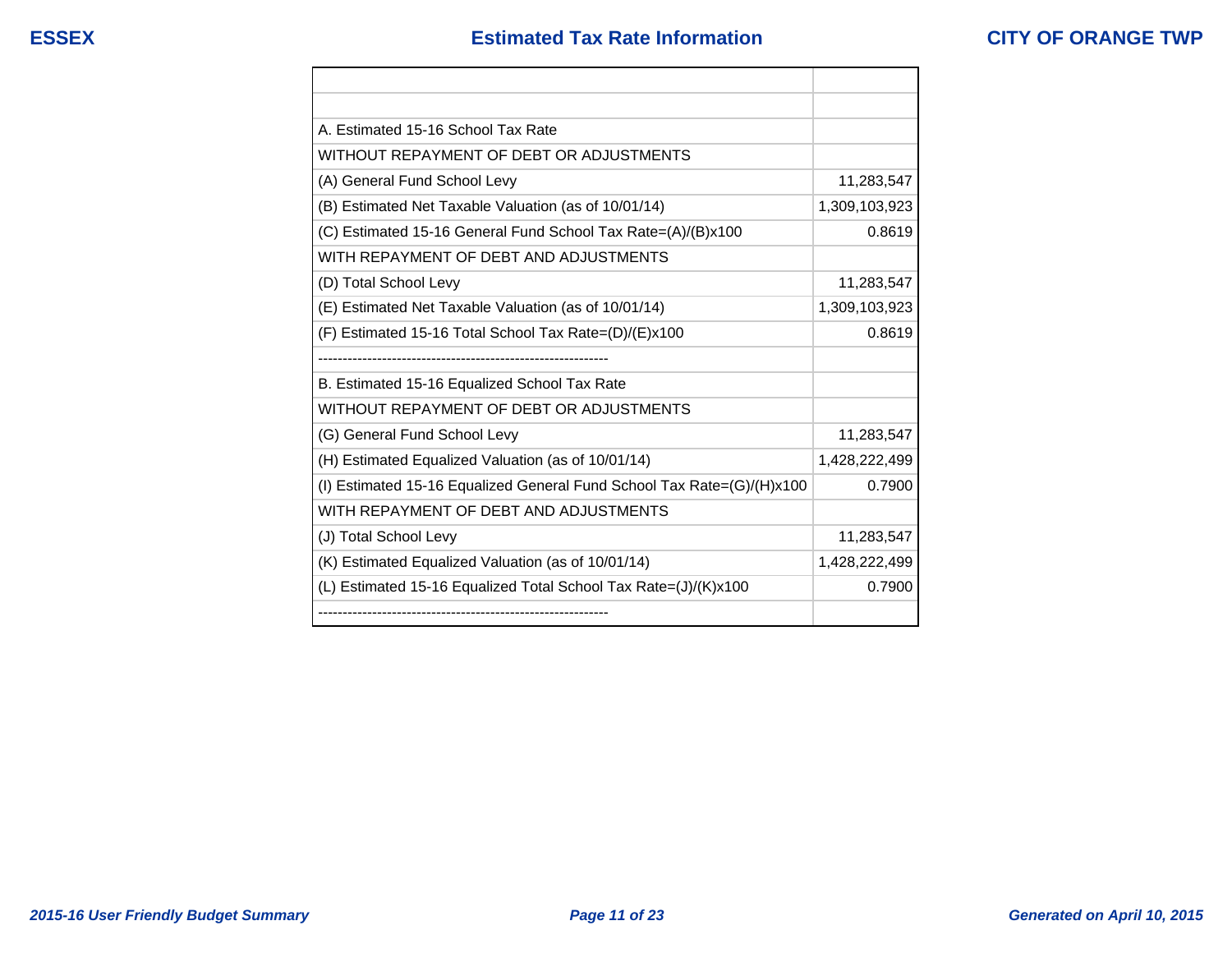#### **NAME=Dr. Paula Howard**

| <b>CATEGORY</b>                                                                           | <b>MEASURE</b>                   |
|-------------------------------------------------------------------------------------------|----------------------------------|
| <b>Job Title</b>                                                                          | <b>Assistant Superintendent</b>  |
| Job Title II                                                                              |                                  |
| <b>Base Annual Salary Amount</b>                                                          | \$186,394                        |
| Full-Time Equivalent (FTE)                                                                | 1.0                              |
| Shared with Another District?                                                             | N                                |
| <b>Shared County</b>                                                                      |                                  |
| <b>Shared District</b>                                                                    |                                  |
| Job Title Other District                                                                  |                                  |
| Member of Collective Bargaining Unit (CBU)?                                               | N                                |
| <b>Beginning Date of Contract</b>                                                         | 07/01/14                         |
| End Date of Contract                                                                      | 06/30/15                         |
| Contracted Number of Annual Work Days                                                     | 260                              |
| Contracted Number of Annual Vacation Days                                                 | 22                               |
| Contracted Number of Annual Sick Days                                                     | 12                               |
| Contracted Number of Annual Personal Days                                                 | 3                                |
| <b>Contracted Number of Annual Consulting Days</b>                                        | $\boldsymbol{0}$                 |
| Number of Other Contracted Non-Working Days                                               | $\overline{0}$                   |
| Description of Other Contracted Non-Working Days                                          |                                  |
| <b>Total Allowances Amount</b>                                                            | \$0                              |
| <b>Total Bonuses Amount</b>                                                               | \$0                              |
| <b>Total Stipends Amount</b>                                                              | \$0                              |
| District Contributions Above Teacher Contract for Insurance (Health, Dental, Life, Other) | \$0                              |
| District Contributions Above Teacher Contract for Retirement Plans                        | \$0                              |
| Total Contractual Post-Employment Benefit Amount                                          | \$33,514                         |
| Contractual Post-Employment Benefit Description of Payout of Sick days                    | <b>State Contract Regulation</b> |
| Contractual Post-Employment Benefit Description of Payout of Vacation days                | <b>State Contract Regulation</b> |
| Contractual Post-Employment Benefit Description of Payout of Personal days                | <b>State Contract Regulation</b> |
| Contractual Post-Employment Benefit Description of Other Benefits 1                       |                                  |
| Contractual Post-Employment Benefit Description of Other Benefits 2                       |                                  |
| Contractual Post-Employment Benefit Description of Other Benefits 3                       |                                  |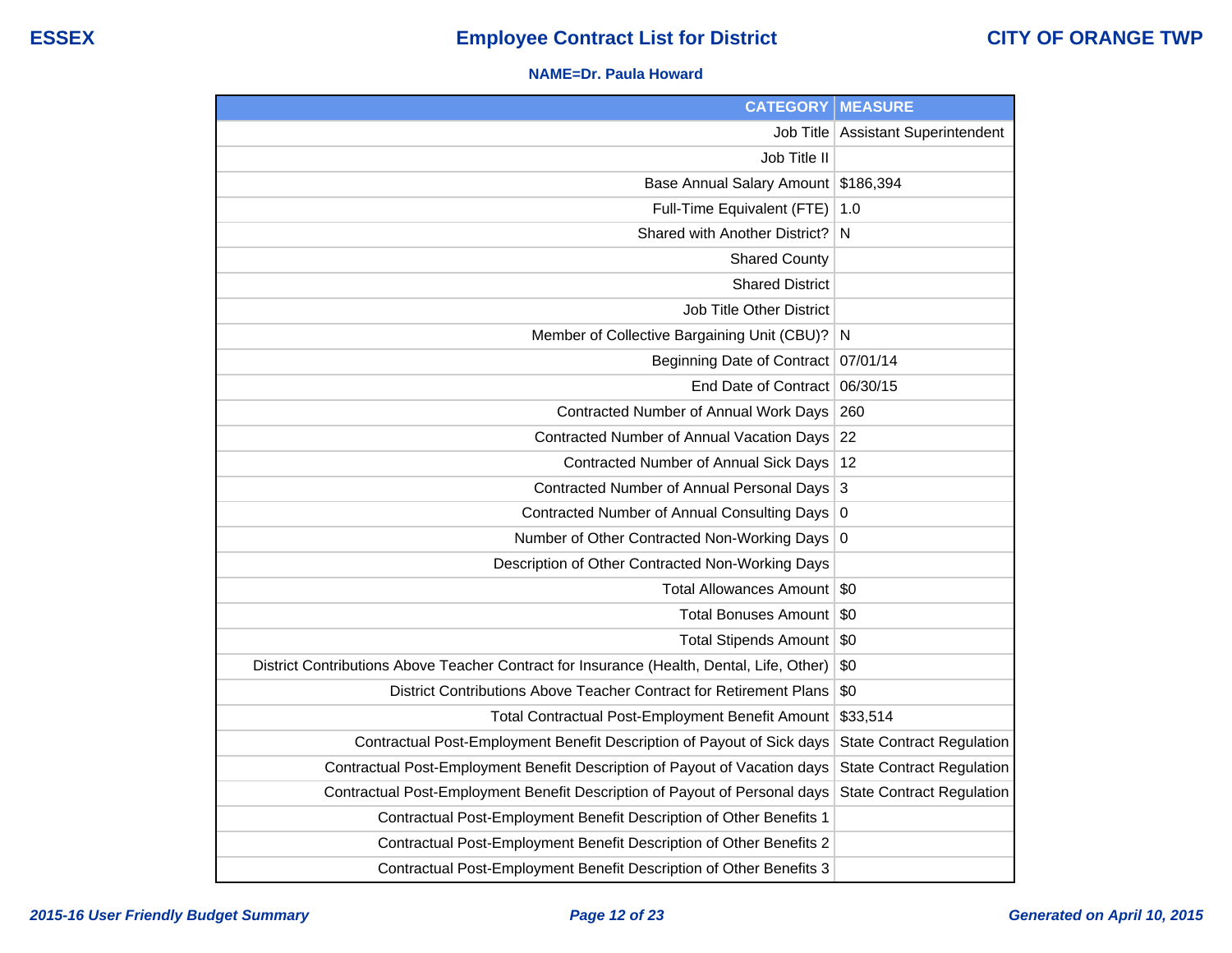#### **NAME=Dr. Paula Howard**

| <b>CATEGORY   MEASURE</b>                                                                                          |          |
|--------------------------------------------------------------------------------------------------------------------|----------|
| Total Other/In-Kind Remuneration Amount                                                                            | \$33.514 |
| Description of Other/In-Kind Remuneration Annual Option to Buyback Sick Time in Cash   State Contract Regulation   |          |
| Description of Other/In-Kind Remuneration Annual Option to Buyback Vacation Time in Cash State Contract Regulation |          |
| Description of Other/In-Kind Remuneration Annual Option to Buyback Personal Time in Cash                           |          |
| Description of Other/In-Kind Remuneration Annual Option to Other Remuneration 1                                    |          |
| Description of Other/In-Kind Remuneration Annual Option to Other Remuneration 2                                    |          |
| Description of Other/In-Kind Remuneration Annual Option to Other Remuneration 3                                    |          |
| <b>Additional Comment 1</b>                                                                                        |          |
| <b>Additional Comment 2</b>                                                                                        |          |
| <b>Additional Comment 3</b>                                                                                        |          |

### **NAME=Mr. Adekunle James**

| <b>CATEGORY</b>                                 | <b>MEASURE</b>                |
|-------------------------------------------------|-------------------------------|
| Job Title                                       | <b>Business Administrator</b> |
| Job Title II                                    |                               |
| Base Annual Salary Amount                       | \$164,575                     |
| Full-Time Equivalent (FTE)                      | 1.0                           |
| Shared with Another District?                   | N                             |
| <b>Shared County</b>                            |                               |
| <b>Shared District</b>                          |                               |
| <b>Job Title Other District</b>                 |                               |
| Member of Collective Bargaining Unit (CBU)?     | N                             |
| Beginning Date of Contract                      | 07/01/14                      |
| End Date of Contract                            | 06/30/15                      |
| Contracted Number of Annual Work Days           | 260                           |
| Contracted Number of Annual Vacation Days       | 22                            |
| Contracted Number of Annual Sick Days           | 12                            |
| Contracted Number of Annual Personal Days   3   |                               |
| Contracted Number of Annual Consulting Days     | 0                             |
| Number of Other Contracted Non-Working Days   0 |                               |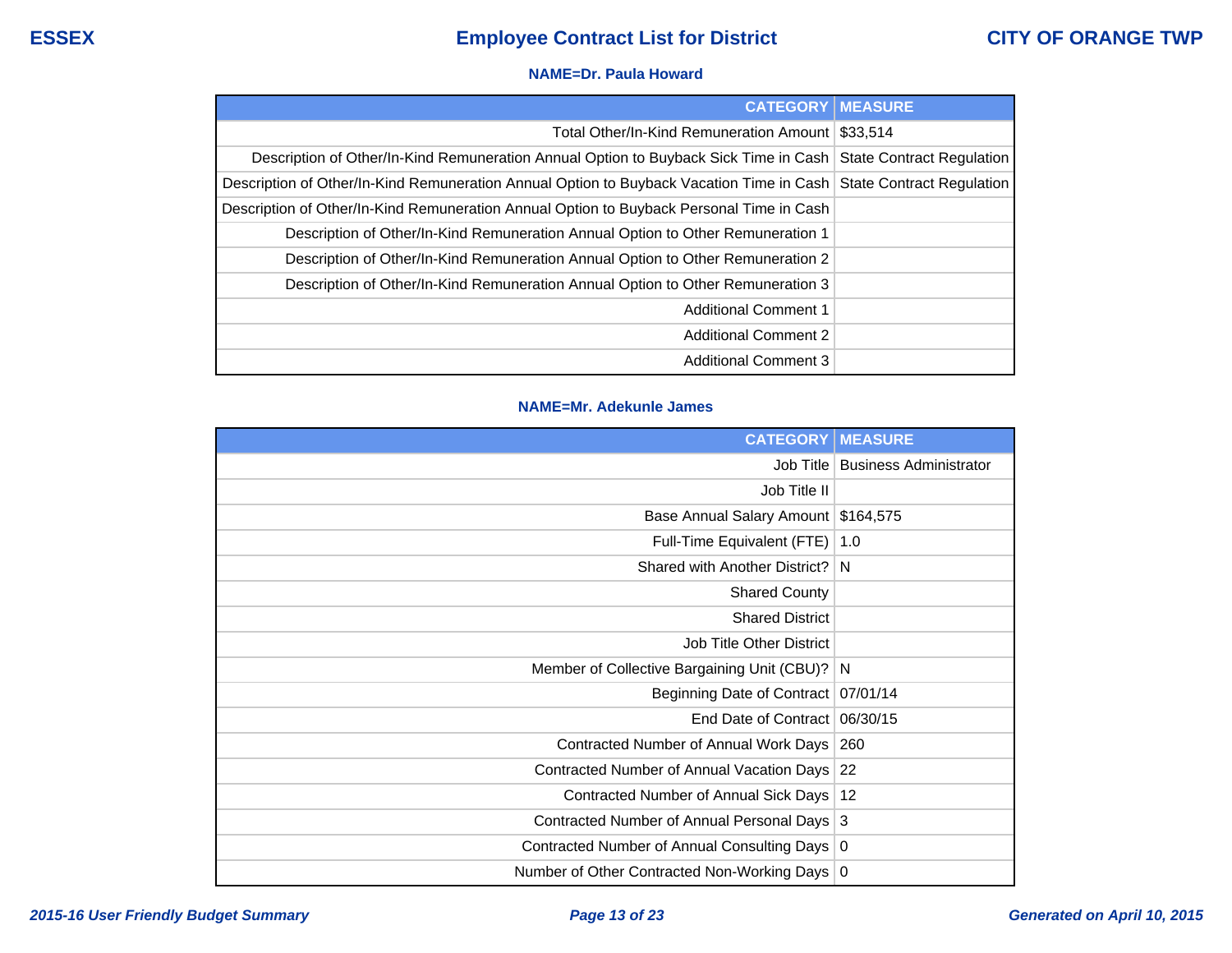#### **NAME=Mr. Adekunle James**

| <b>CATEGORY</b>                                                                           | <b>MEASURE</b>                   |
|-------------------------------------------------------------------------------------------|----------------------------------|
| Description of Other Contracted Non-Working Days                                          |                                  |
| Total Allowances Amount                                                                   | \$1,200                          |
| Total Bonuses Amount                                                                      | \$0                              |
| <b>Total Stipends Amount</b>                                                              | \$0                              |
| District Contributions Above Teacher Contract for Insurance (Health, Dental, Life, Other) | \$0                              |
| District Contributions Above Teacher Contract for Retirement Plans                        | \$0                              |
| <b>Total Contractual Post-Employment Benefit Amount</b>                                   | \$15,000                         |
| Contractual Post-Employment Benefit Description of Payout of Sick days                    | <b>State Contract Regulation</b> |
| Contractual Post-Employment Benefit Description of Payout of Vacation days                | <b>State Contract Regulation</b> |
| Contractual Post-Employment Benefit Description of Payout of Personal days                | <b>State Contract Regulation</b> |
| Contractual Post-Employment Benefit Description of Other Benefits 1                       |                                  |
| Contractual Post-Employment Benefit Description of Other Benefits 2                       |                                  |
| Contractual Post-Employment Benefit Description of Other Benefits 3                       |                                  |
| Total Other/In-Kind Remuneration Amount                                                   | \$15,000                         |
| Description of Other/In-Kind Remuneration Annual Option to Buyback Sick Time in Cash      | <b>State Contract Regulation</b> |
| Description of Other/In-Kind Remuneration Annual Option to Buyback Vacation Time in Cash  |                                  |
| Description of Other/In-Kind Remuneration Annual Option to Buyback Personal Time in Cash  |                                  |
| Description of Other/In-Kind Remuneration Annual Option to Other Remuneration 1           |                                  |
| Description of Other/In-Kind Remuneration Annual Option to Other Remuneration 2           |                                  |
| Description of Other/In-Kind Remuneration Annual Option to Other Remuneration 3           |                                  |
| <b>Additional Comment 1</b>                                                               |                                  |
| <b>Additional Comment 2</b>                                                               |                                  |
| <b>Additional Comment 3</b>                                                               |                                  |

### **NAME=Mr. Akindele Ayodele**

| <b>CATEGORY MEASURE</b>             |                                              |
|-------------------------------------|----------------------------------------------|
|                                     | Job Title   Assistant Business Administrator |
| Job Title II                        |                                              |
| Base Annual Salary Amount \$106,957 |                                              |
| Full-Time Equivalent (FTE)   1.0    |                                              |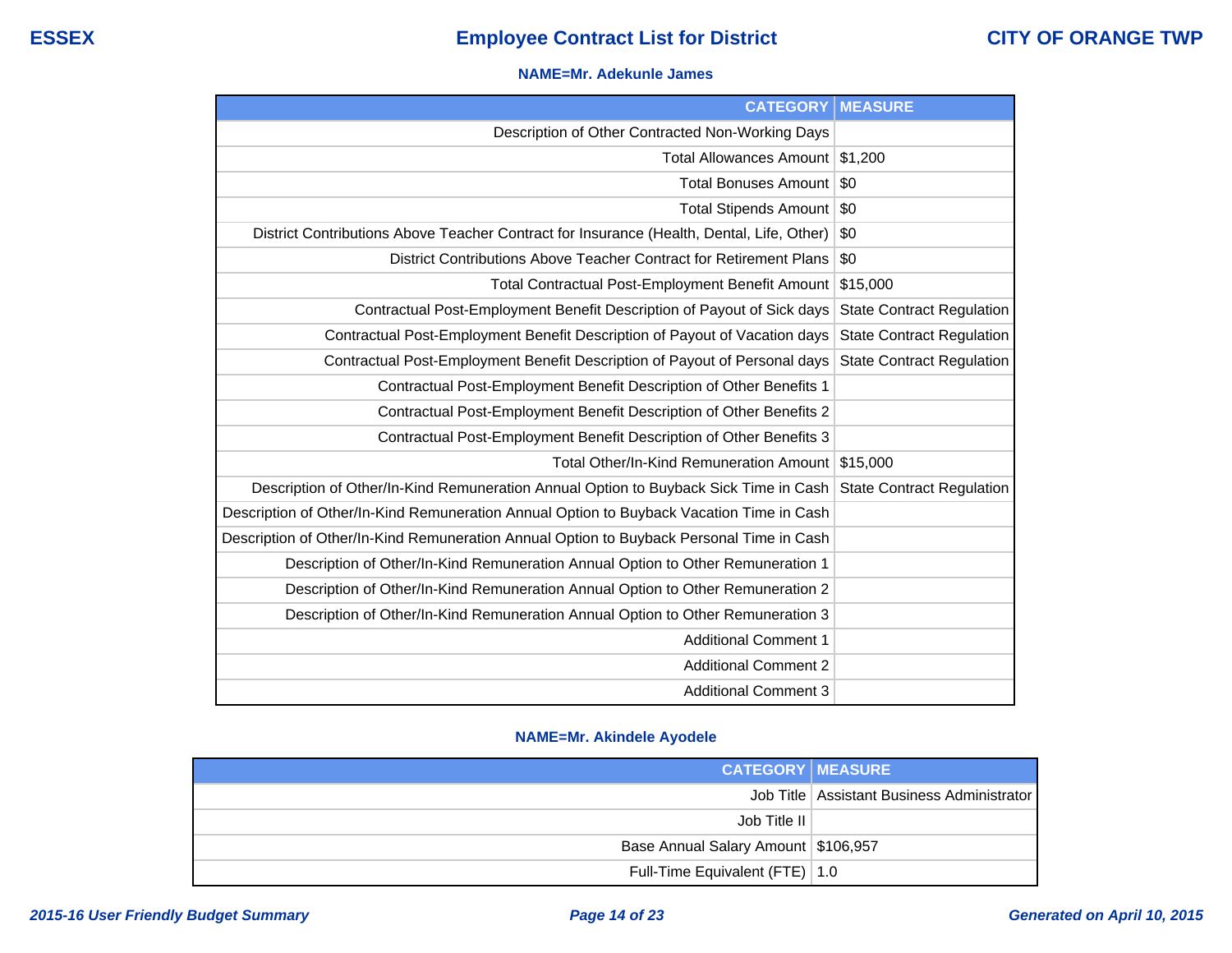### **NAME=Mr. Akindele Ayodele**

| <b>CATEGORY</b>                                                                           | <b>MEASURE</b>                   |
|-------------------------------------------------------------------------------------------|----------------------------------|
| Shared with Another District?                                                             | $\mathsf{N}$                     |
| <b>Shared County</b>                                                                      |                                  |
| <b>Shared District</b>                                                                    |                                  |
| <b>Job Title Other District</b>                                                           |                                  |
| Member of Collective Bargaining Unit (CBU)? N                                             |                                  |
| Beginning Date of Contract 07/01/14                                                       |                                  |
| End Date of Contract                                                                      | 06/30/15                         |
| Contracted Number of Annual Work Days                                                     | 260                              |
| Contracted Number of Annual Vacation Days                                                 | 22                               |
| Contracted Number of Annual Sick Days                                                     | 12                               |
| Contracted Number of Annual Personal Days 3                                               |                                  |
| Contracted Number of Annual Consulting Days                                               | 0                                |
| Number of Other Contracted Non-Working Days 0                                             |                                  |
| Description of Other Contracted Non-Working Days                                          |                                  |
| <b>Total Allowances Amount</b>                                                            | \$1,200                          |
| Total Bonuses Amount                                                                      | \$0                              |
| Total Stipends Amount   \$0                                                               |                                  |
| District Contributions Above Teacher Contract for Insurance (Health, Dental, Life, Other) | \$11,744                         |
| District Contributions Above Teacher Contract for Retirement Plans                        | \$0                              |
| Total Contractual Post-Employment Benefit Amount                                          | \$15,000                         |
| Contractual Post-Employment Benefit Description of Payout of Sick days                    | <b>State Contract Regulation</b> |
| Contractual Post-Employment Benefit Description of Payout of Vacation days                | <b>State Contract Regulation</b> |
| Contractual Post-Employment Benefit Description of Payout of Personal days                | <b>State Contract Regulation</b> |
| Contractual Post-Employment Benefit Description of Other Benefits 1                       |                                  |
| Contractual Post-Employment Benefit Description of Other Benefits 2                       |                                  |
| Contractual Post-Employment Benefit Description of Other Benefits 3                       |                                  |
| Total Other/In-Kind Remuneration Amount                                                   | \$15,000                         |
| Description of Other/In-Kind Remuneration Annual Option to Buyback Sick Time in Cash      | <b>State Contract Regulation</b> |
| Description of Other/In-Kind Remuneration Annual Option to Buyback Vacation Time in Cash  | <b>State Contract Regulation</b> |
| Description of Other/In-Kind Remuneration Annual Option to Buyback Personal Time in Cash  |                                  |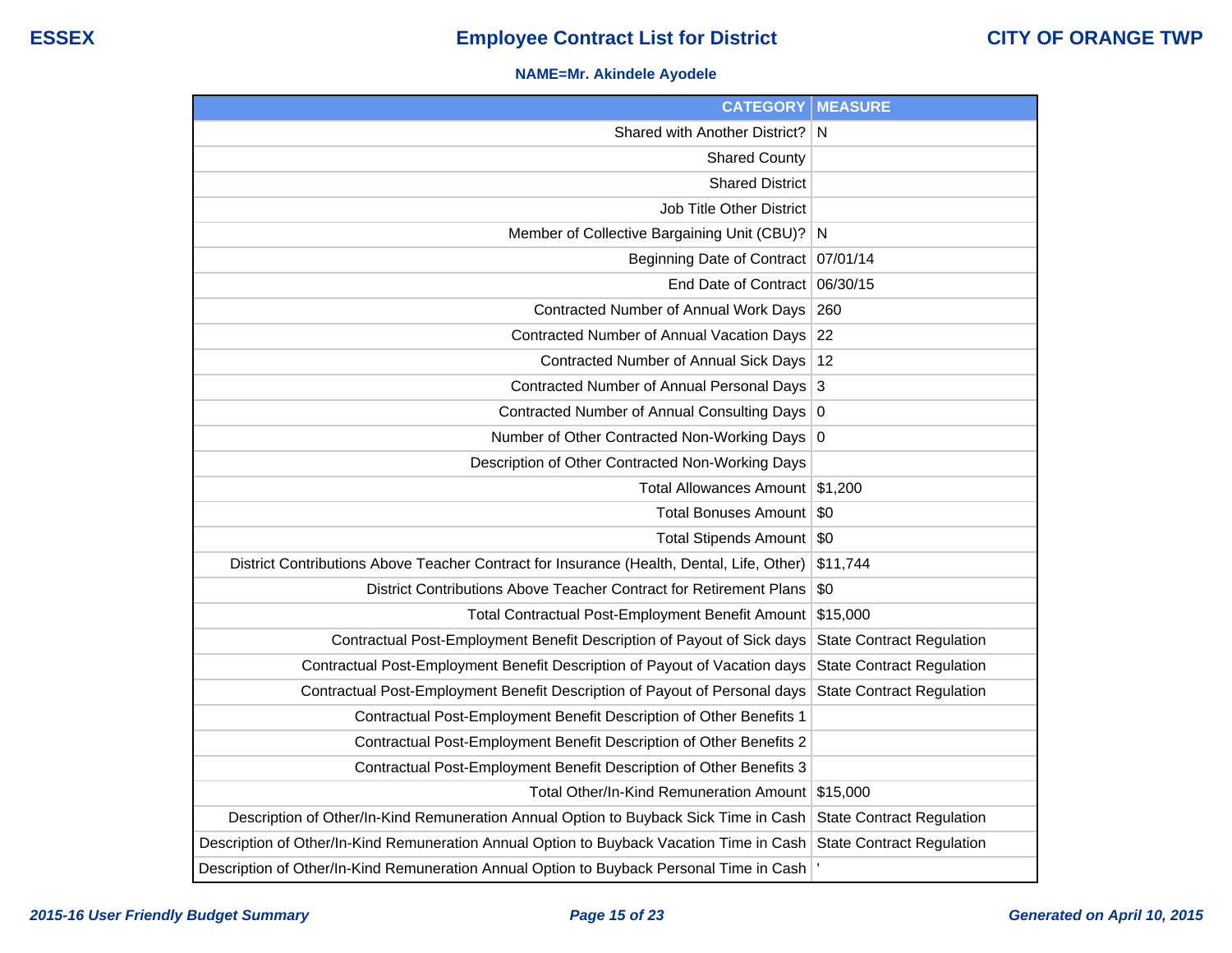### **NAME=Mr. Akindele Ayodele**

| <b>CATEGORY MEASURE</b>                                                         |  |
|---------------------------------------------------------------------------------|--|
| Description of Other/In-Kind Remuneration Annual Option to Other Remuneration 1 |  |
| Description of Other/In-Kind Remuneration Annual Option to Other Remuneration 2 |  |
| Description of Other/In-Kind Remuneration Annual Option to Other Remuneration 3 |  |
| <b>Additional Comment 1</b>                                                     |  |
| <b>Additional Comment 2</b>                                                     |  |
| Additional Comment 3                                                            |  |

### **NAME=Mr. Jason Cordes**

| <b>CATEGORY</b>                                  | <b>MEASURE</b>                |
|--------------------------------------------------|-------------------------------|
| Job Title                                        | <b>Information Technology</b> |
| Job Title II                                     |                               |
| Base Annual Salary Amount                        | \$82,243                      |
| Full-Time Equivalent (FTE)                       | 1.0                           |
| Shared with Another District?                    | N                             |
| <b>Shared County</b>                             |                               |
| <b>Shared District</b>                           |                               |
| <b>Job Title Other District</b>                  |                               |
| Member of Collective Bargaining Unit (CBU)?      | N                             |
| Beginning Date of Contract                       | 07/01/14                      |
| End Date of Contract                             | 06/30/15                      |
| Contracted Number of Annual Work Days            | 260                           |
| <b>Contracted Number of Annual Vacation Days</b> | 22                            |
| <b>Contracted Number of Annual Sick Days</b>     | 12                            |
| Contracted Number of Annual Personal Days        | 3                             |
| Contracted Number of Annual Consulting Days      | 0                             |
| Number of Other Contracted Non-Working Days 0    |                               |
| Description of Other Contracted Non-Working Days |                               |
| <b>Total Allowances Amount</b>                   | \$1,200                       |
| <b>Total Bonuses Amount</b>                      | \$0                           |
| Total Stipends Amount                            | \$0                           |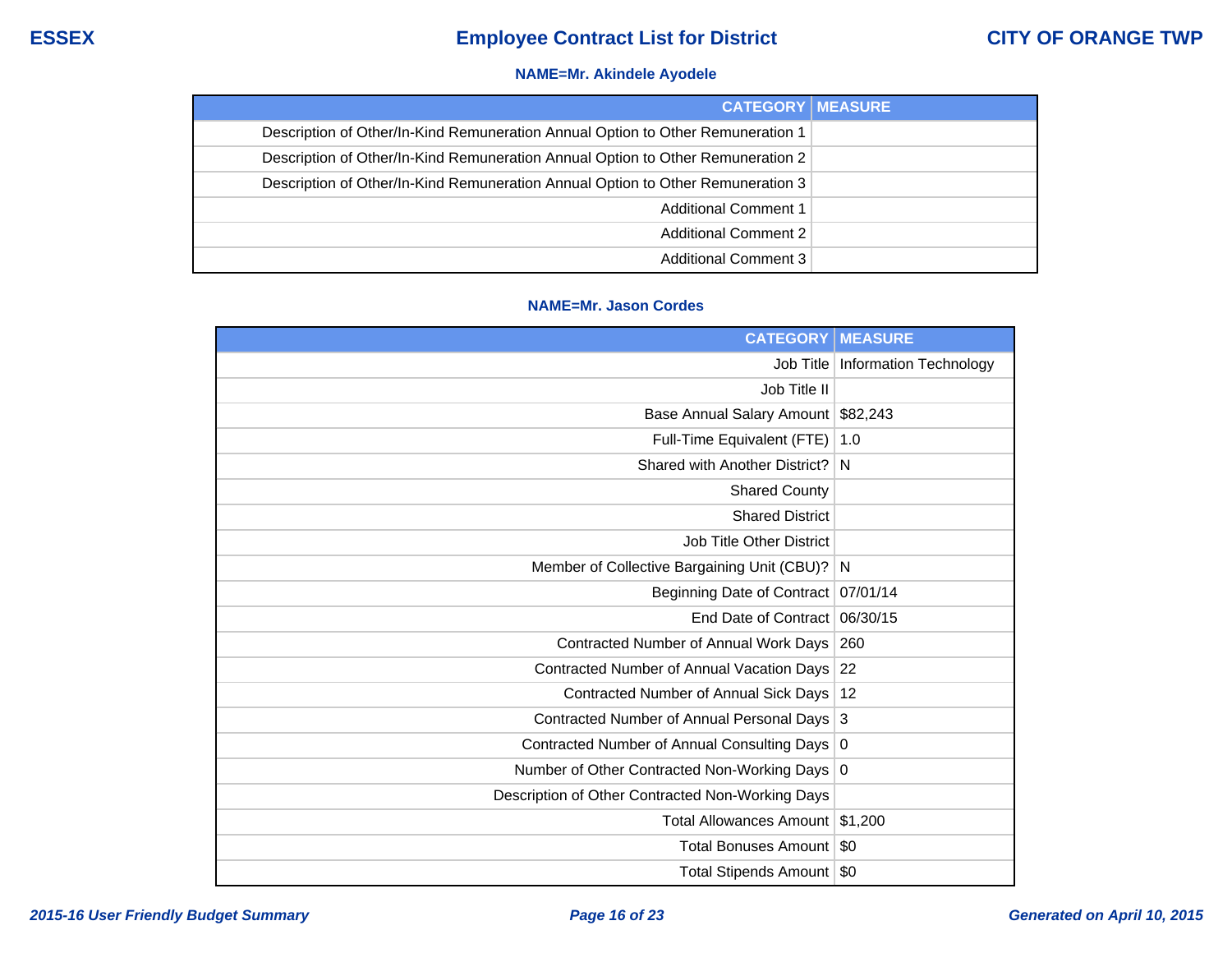#### **NAME=Mr. Jason Cordes**

| <b>CATEGORY</b>                                                                           | <b>MEASURE</b>                   |
|-------------------------------------------------------------------------------------------|----------------------------------|
| District Contributions Above Teacher Contract for Insurance (Health, Dental, Life, Other) | \$1,736                          |
| District Contributions Above Teacher Contract for Retirement Plans                        | \$0                              |
| <b>Total Contractual Post-Employment Benefit Amount</b>                                   | \$15,000                         |
| Contractual Post-Employment Benefit Description of Payout of Sick days                    | <b>State Contract Regulation</b> |
| Contractual Post-Employment Benefit Description of Payout of Vacation days                | <b>State Contract Regulation</b> |
| Contractual Post-Employment Benefit Description of Payout of Personal days                | <b>State Contract Regulation</b> |
| Contractual Post-Employment Benefit Description of Other Benefits 1                       |                                  |
| Contractual Post-Employment Benefit Description of Other Benefits 2                       |                                  |
| Contractual Post-Employment Benefit Description of Other Benefits 3                       |                                  |
| Total Other/In-Kind Remuneration Amount                                                   | \$15,000                         |
| Description of Other/In-Kind Remuneration Annual Option to Buyback Sick Time in Cash      | <b>State Contract Regulation</b> |
| Description of Other/In-Kind Remuneration Annual Option to Buyback Vacation Time in Cash  |                                  |
| Description of Other/In-Kind Remuneration Annual Option to Buyback Personal Time in Cash  |                                  |
| Description of Other/In-Kind Remuneration Annual Option to Other Remuneration 1           |                                  |
| Description of Other/In-Kind Remuneration Annual Option to Other Remuneration 2           |                                  |
| Description of Other/In-Kind Remuneration Annual Option to Other Remuneration 3           |                                  |
| <b>Additional Comment 1</b>                                                               |                                  |
| <b>Additional Comment 2</b>                                                               |                                  |
| <b>Additional Comment 3</b>                                                               |                                  |

### **NAME=Mr. Rodney West**

| <b>CATEGORY   MEASURE</b>             |                                    |
|---------------------------------------|------------------------------------|
|                                       | Job Title   Information Technology |
| Job Title II                          |                                    |
| Base Annual Salary Amount   \$102,224 |                                    |
| Full-Time Equivalent (FTE)   1.0      |                                    |
| Shared with Another District? N       |                                    |
| <b>Shared County</b>                  |                                    |
| <b>Shared District</b>                |                                    |
| Job Title Other District              |                                    |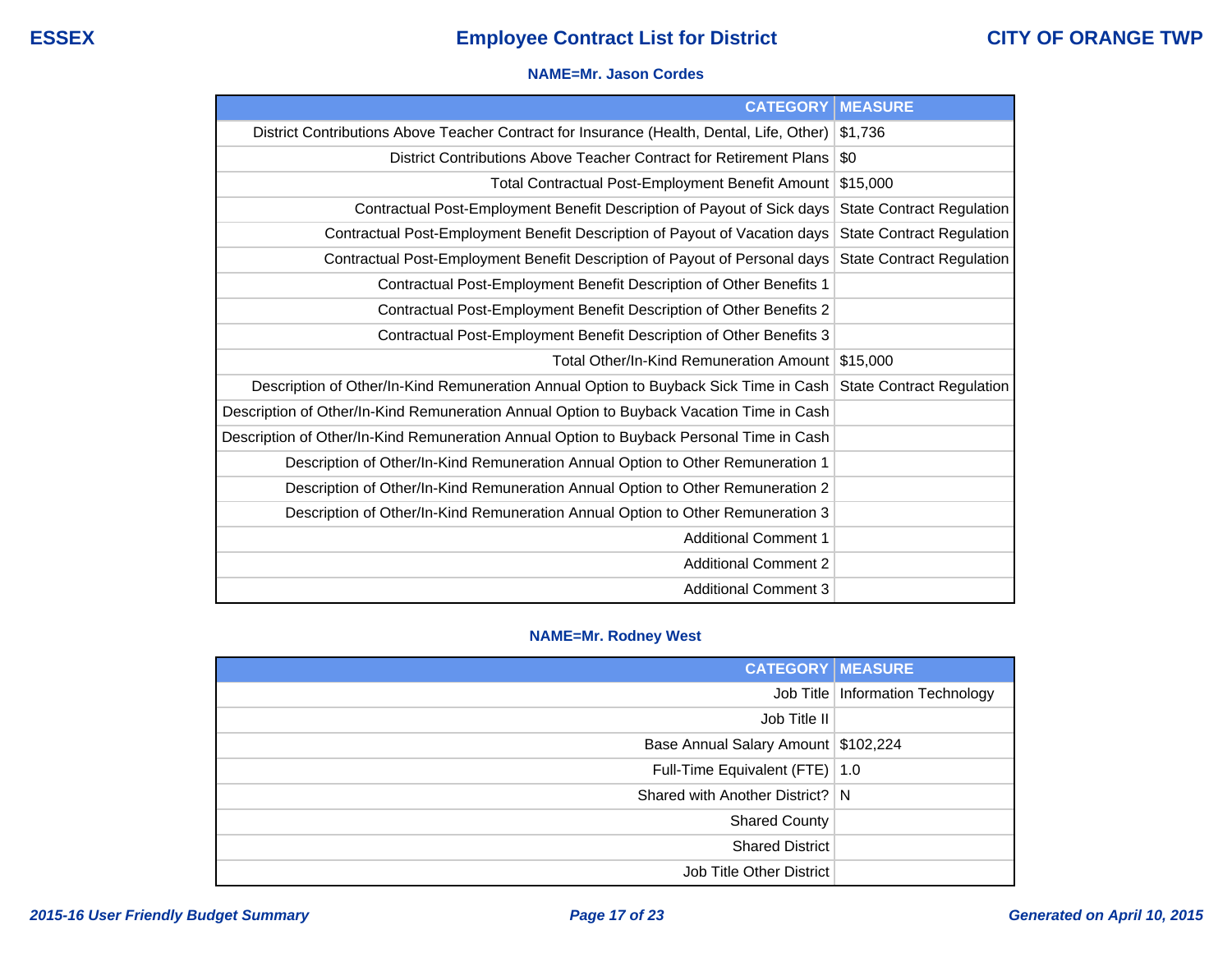### **NAME=Mr. Rodney West**

| <b>CATEGORY</b>                                                                           | <b>MEASURE</b>                   |
|-------------------------------------------------------------------------------------------|----------------------------------|
| Member of Collective Bargaining Unit (CBU)?                                               | N                                |
| Beginning Date of Contract                                                                | 07/01/14                         |
| <b>End Date of Contract</b>                                                               | 06/30/15                         |
| Contracted Number of Annual Work Days                                                     | 260                              |
| Contracted Number of Annual Vacation Days                                                 | 22                               |
| Contracted Number of Annual Sick Days                                                     | 12                               |
| Contracted Number of Annual Personal Days                                                 | 3                                |
| Contracted Number of Annual Consulting Days                                               | 0                                |
| Number of Other Contracted Non-Working Days                                               | 0                                |
| Description of Other Contracted Non-Working Days                                          |                                  |
| <b>Total Allowances Amount</b>                                                            | \$1,200                          |
| <b>Total Bonuses Amount</b>                                                               | \$3,057                          |
| Total Stipends Amount                                                                     | \$0                              |
| District Contributions Above Teacher Contract for Insurance (Health, Dental, Life, Other) | \$0                              |
| District Contributions Above Teacher Contract for Retirement Plans                        | \$0                              |
| Total Contractual Post-Employment Benefit Amount                                          | \$15,000                         |
| Contractual Post-Employment Benefit Description of Payout of Sick days                    | <b>State Contract Regulation</b> |
| Contractual Post-Employment Benefit Description of Payout of Vacation days                | <b>State Contract Regulation</b> |
| Contractual Post-Employment Benefit Description of Payout of Personal days                | <b>State Contract Regulation</b> |
| Contractual Post-Employment Benefit Description of Other Benefits 1                       |                                  |
| Contractual Post-Employment Benefit Description of Other Benefits 2                       |                                  |
| Contractual Post-Employment Benefit Description of Other Benefits 3                       |                                  |
| Total Other/In-Kind Remuneration Amount                                                   | \$15,000                         |
| Description of Other/In-Kind Remuneration Annual Option to Buyback Sick Time in Cash      | <b>State Contract Regulation</b> |
| Description of Other/In-Kind Remuneration Annual Option to Buyback Vacation Time in Cash  | <b>State Contract Regulation</b> |
| Description of Other/In-Kind Remuneration Annual Option to Buyback Personal Time in Cash  |                                  |
| Description of Other/In-Kind Remuneration Annual Option to Other Remuneration 1           |                                  |
| Description of Other/In-Kind Remuneration Annual Option to Other Remuneration 2           |                                  |
| Description of Other/In-Kind Remuneration Annual Option to Other Remuneration 3           |                                  |
| <b>Additional Comment 1</b>                                                               |                                  |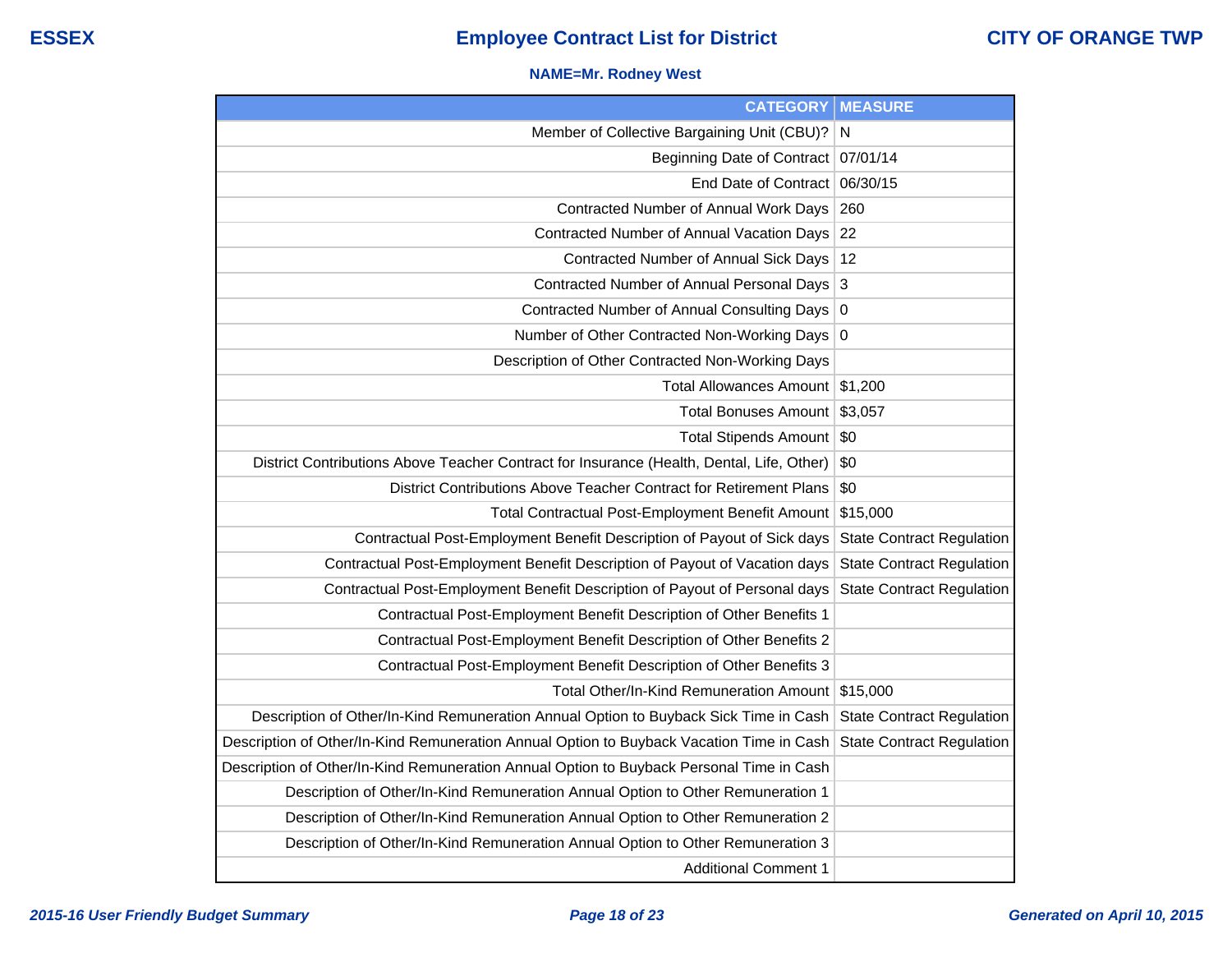### **NAME=Mr. Rodney West**

| <b>CATEGORY   MEASURE</b> |  |
|---------------------------|--|
| Additional Comment 2      |  |
| Additional Comment 3      |  |

### **NAME=Mr. Ronald C. Lee**

| <b>CATEGORY</b>                                                                           | <b>MEASURE</b>                   |
|-------------------------------------------------------------------------------------------|----------------------------------|
| Job Title                                                                                 | Superintendent                   |
| Job Title II                                                                              |                                  |
| <b>Base Annual Salary Amount</b>                                                          | \$167,500                        |
| Full-Time Equivalent (FTE)                                                                | 1.0                              |
| Shared with Another District?                                                             | N                                |
| <b>Shared County</b>                                                                      |                                  |
| <b>Shared District</b>                                                                    |                                  |
| <b>Job Title Other District</b>                                                           |                                  |
| Member of Collective Bargaining Unit (CBU)?                                               | N                                |
| <b>Beginning Date of Contract</b>                                                         | 07/01/14                         |
| End Date of Contract                                                                      | 06/30/15                         |
| Contracted Number of Annual Work Days                                                     | 260                              |
| Contracted Number of Annual Vacation Days                                                 | 22                               |
| Contracted Number of Annual Sick Days                                                     | 12                               |
| Contracted Number of Annual Personal Days                                                 | 3                                |
| Contracted Number of Annual Consulting Days                                               | 0                                |
| Number of Other Contracted Non-Working Days                                               | $\mathbf 0$                      |
| Description of Other Contracted Non-Working Days                                          |                                  |
| <b>Total Allowances Amount</b>                                                            | \$4.200                          |
| <b>Total Bonuses Amount</b>                                                               | \$25,108                         |
| <b>Total Stipends Amount</b>                                                              | \$0                              |
| District Contributions Above Teacher Contract for Insurance (Health, Dental, Life, Other) | \$0                              |
| District Contributions Above Teacher Contract for Retirement Plans                        | \$0                              |
| <b>Total Contractual Post-Employment Benefit Amount</b>                                   | \$15,000                         |
| Contractual Post-Employment Benefit Description of Payout of Sick days                    | <b>State Contract Regulation</b> |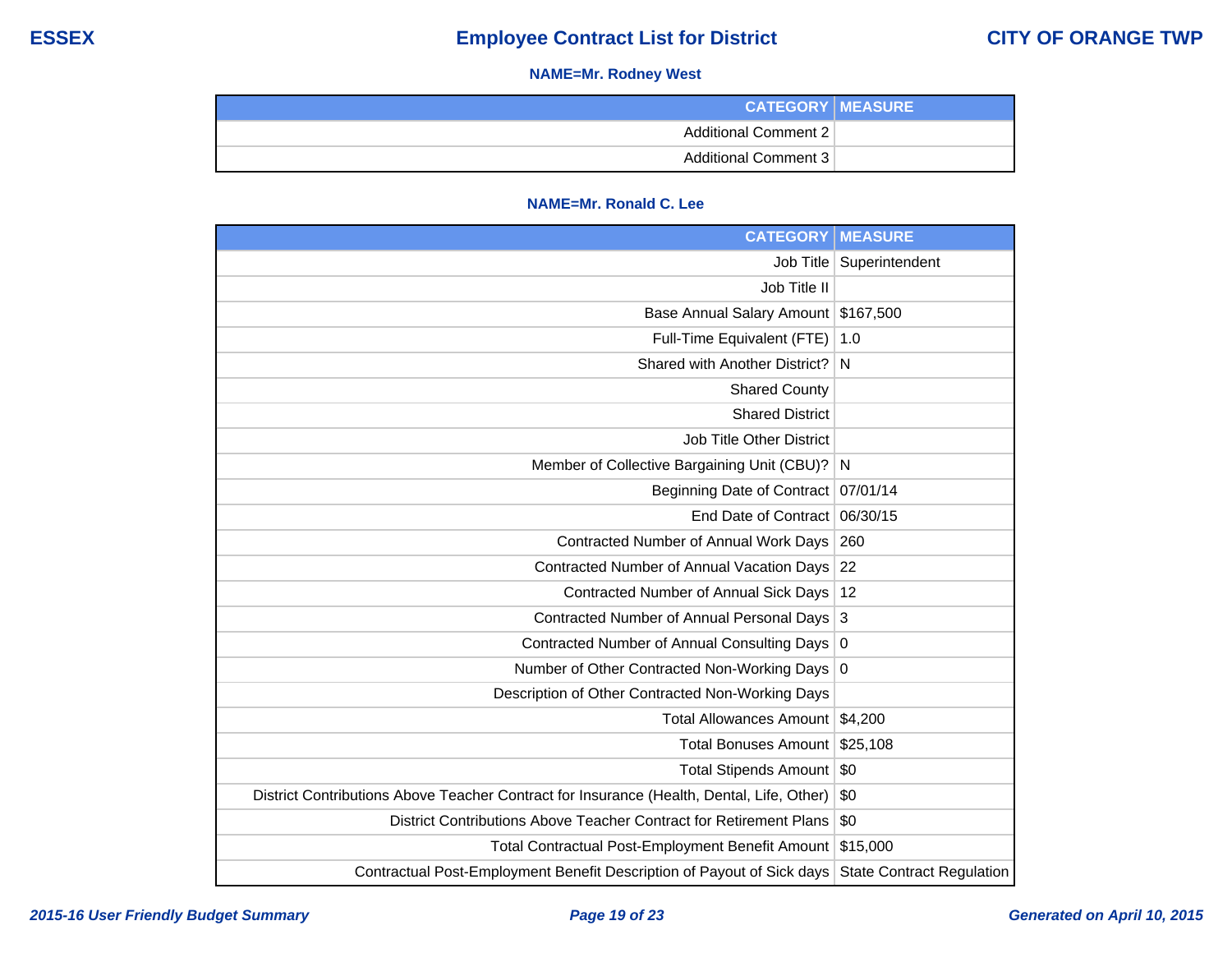#### **NAME=Mr. Ronald C. Lee**

| <b>CATEGORY</b> I                                                                        | <b>MEASURE</b>                   |
|------------------------------------------------------------------------------------------|----------------------------------|
| Contractual Post-Employment Benefit Description of Payout of Vacation days               | <b>State Contract Regulation</b> |
| Contractual Post-Employment Benefit Description of Payout of Personal days               | State Contract Regulation        |
| Contractual Post-Employment Benefit Description of Other Benefits 1                      |                                  |
| Contractual Post-Employment Benefit Description of Other Benefits 2                      |                                  |
| Contractual Post-Employment Benefit Description of Other Benefits 3                      |                                  |
| Total Other/In-Kind Remuneration Amount I                                                | \$32,394                         |
| Description of Other/In-Kind Remuneration Annual Option to Buyback Sick Time in Cash     | <b>State Contract Regulation</b> |
| Description of Other/In-Kind Remuneration Annual Option to Buyback Vacation Time in Cash | <b>State Contract Regulation</b> |
| Description of Other/In-Kind Remuneration Annual Option to Buyback Personal Time in Cash |                                  |
| Description of Other/In-Kind Remuneration Annual Option to Other Remuneration 1          |                                  |
| Description of Other/In-Kind Remuneration Annual Option to Other Remuneration 2          |                                  |
| Description of Other/In-Kind Remuneration Annual Option to Other Remuneration 3          |                                  |
| <b>Additional Comment 1</b>                                                              |                                  |
| <b>Additional Comment 2</b>                                                              |                                  |
| <b>Additional Comment 3</b>                                                              |                                  |

### **NAME=Mr. William Grenger**

| <b>CATEGORY   MEASURE</b>                     |                                    |
|-----------------------------------------------|------------------------------------|
|                                               | Job Title   Information Technology |
| Job Title II                                  |                                    |
| Base Annual Salary Amount \$101,071           |                                    |
| Full-Time Equivalent (FTE)   1.0              |                                    |
| Shared with Another District?   N             |                                    |
| <b>Shared County</b>                          |                                    |
| <b>Shared District</b>                        |                                    |
| Job Title Other District                      |                                    |
| Member of Collective Bargaining Unit (CBU)? N |                                    |
| Beginning Date of Contract   07/01/14         |                                    |
| End Date of Contract 06/30/15                 |                                    |
| Contracted Number of Annual Work Days         | 260                                |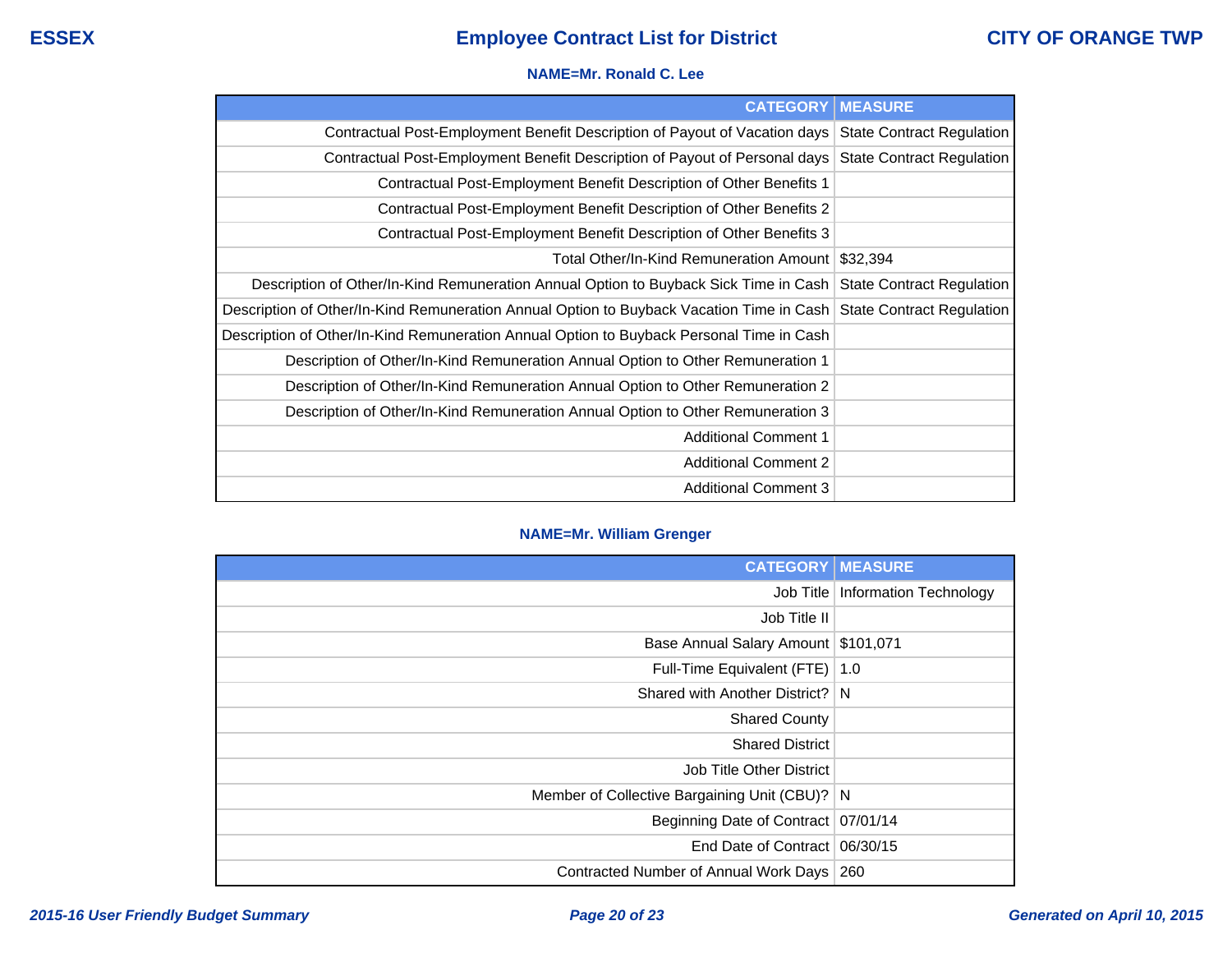### **NAME=Mr. William Grenger**

| <b>CATEGORY</b>                                                                           | <b>MEASURE</b>                   |
|-------------------------------------------------------------------------------------------|----------------------------------|
| Contracted Number of Annual Vacation Days 22                                              |                                  |
| Contracted Number of Annual Sick Days                                                     | 12                               |
| Contracted Number of Annual Personal Days                                                 | 3                                |
| Contracted Number of Annual Consulting Days                                               | 0                                |
| Number of Other Contracted Non-Working Days 0                                             |                                  |
| Description of Other Contracted Non-Working Days                                          |                                  |
| <b>Total Allowances Amount</b>                                                            | \$1,200                          |
| <b>Total Bonuses Amount</b>                                                               | \$3,030                          |
| Total Stipends Amount                                                                     | \$0                              |
| District Contributions Above Teacher Contract for Insurance (Health, Dental, Life, Other) | \$12,296                         |
| District Contributions Above Teacher Contract for Retirement Plans                        | \$0                              |
| Total Contractual Post-Employment Benefit Amount                                          | \$15,000                         |
| Contractual Post-Employment Benefit Description of Payout of Sick days                    | <b>State Contract Regulation</b> |
| Contractual Post-Employment Benefit Description of Payout of Vacation days                | <b>State Contract Regulation</b> |
| Contractual Post-Employment Benefit Description of Payout of Personal days                | <b>State Contract Regulation</b> |
| Contractual Post-Employment Benefit Description of Other Benefits 1                       |                                  |
| Contractual Post-Employment Benefit Description of Other Benefits 2                       |                                  |
| Contractual Post-Employment Benefit Description of Other Benefits 3                       |                                  |
| Total Other/In-Kind Remuneration Amount                                                   | \$15,000                         |
| Description of Other/In-Kind Remuneration Annual Option to Buyback Sick Time in Cash      | <b>State Contract Regulation</b> |
| Description of Other/In-Kind Remuneration Annual Option to Buyback Vacation Time in Cash  | <b>State Contract Regulation</b> |
| Description of Other/In-Kind Remuneration Annual Option to Buyback Personal Time in Cash  |                                  |
| Description of Other/In-Kind Remuneration Annual Option to Other Remuneration 1           |                                  |
| Description of Other/In-Kind Remuneration Annual Option to Other Remuneration 2           |                                  |
| Description of Other/In-Kind Remuneration Annual Option to Other Remuneration 3           |                                  |
| <b>Additional Comment 1</b>                                                               |                                  |
| <b>Additional Comment 2</b>                                                               |                                  |
| <b>Additional Comment 3</b>                                                               |                                  |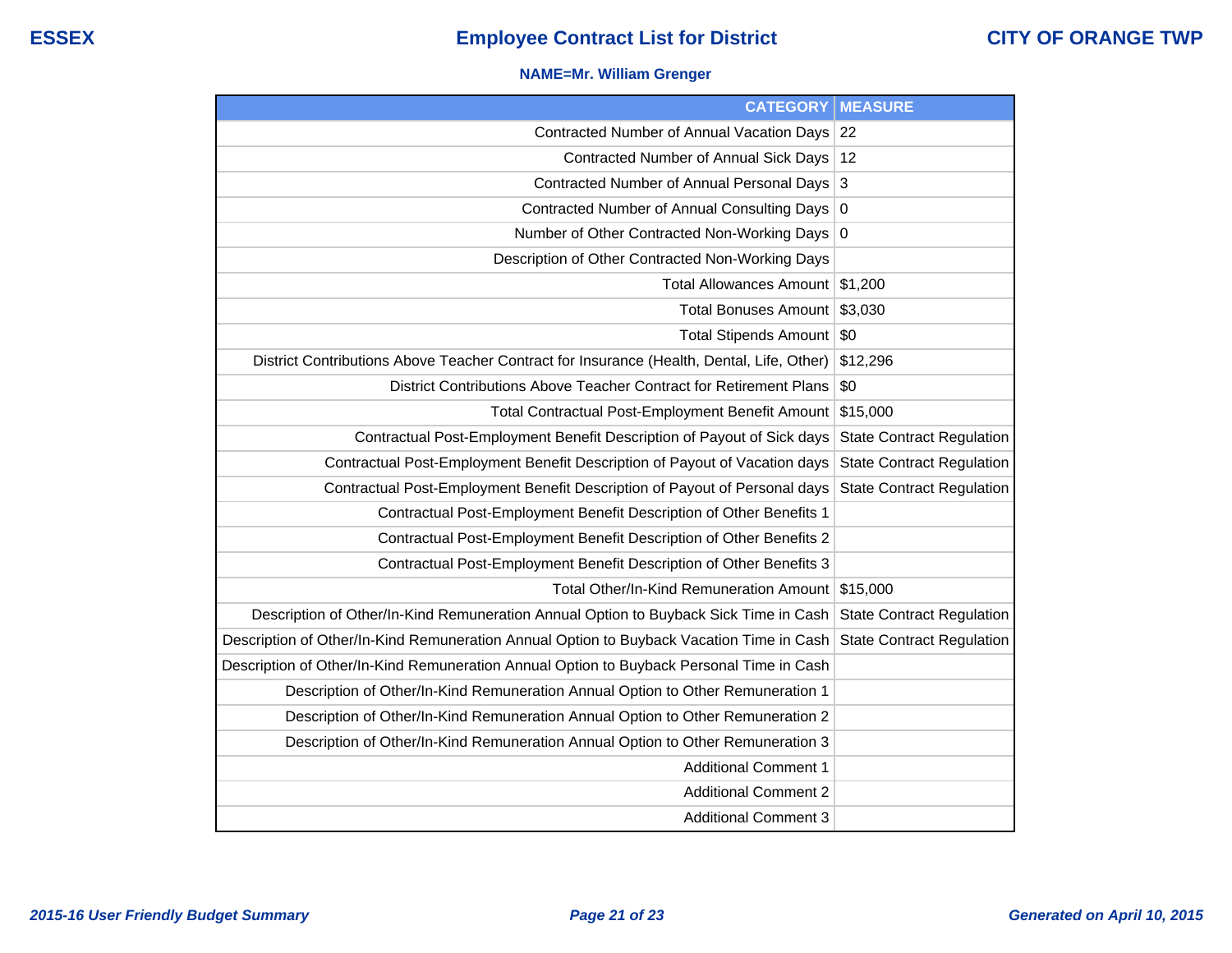### **NAME=Ms. Belinda Scott-Smiley**

## **ESSEX Employee Contract List for District CITY OF ORANGE TWP**

### **NAME=Ms. Belinda Scott-Smiley**

| <b>CATEGORY</b>                                                                           | <b>MEASURE</b>                   |
|-------------------------------------------------------------------------------------------|----------------------------------|
| Job Title                                                                                 | <b>Administrative Assistant</b>  |
| Job Title II                                                                              |                                  |
| Base Annual Salary Amount                                                                 | \$149,243                        |
| Full-Time Equivalent (FTE)                                                                | 1.0                              |
| Shared with Another District?                                                             | N                                |
| <b>Shared County</b>                                                                      |                                  |
| <b>Shared District</b>                                                                    |                                  |
| <b>Job Title Other District</b>                                                           |                                  |
| Member of Collective Bargaining Unit (CBU)?                                               | N                                |
| Beginning Date of Contract                                                                | 07/01/14                         |
| <b>End Date of Contract</b>                                                               | 06/30/15                         |
| Contracted Number of Annual Work Days                                                     | 260                              |
| <b>Contracted Number of Annual Vacation Days</b>                                          | 22                               |
| Contracted Number of Annual Sick Days                                                     | 12                               |
| Contracted Number of Annual Personal Days                                                 | 3                                |
| Contracted Number of Annual Consulting Days                                               | $\mathbf 0$                      |
| Number of Other Contracted Non-Working Days                                               | 0                                |
| Description of Other Contracted Non-Working Days                                          |                                  |
| Total Allowances Amount                                                                   | \$0                              |
| Total Bonuses Amount                                                                      | \$0                              |
| <b>Total Stipends Amount</b>                                                              | \$0                              |
| District Contributions Above Teacher Contract for Insurance (Health, Dental, Life, Other) | \$4,496                          |
| District Contributions Above Teacher Contract for Retirement Plans                        | \$0                              |
| Total Contractual Post-Employment Benefit Amount                                          | \$15,000                         |
| Contractual Post-Employment Benefit Description of Payout of Sick days                    | <b>State Contract Regulation</b> |
| Contractual Post-Employment Benefit Description of Payout of Vacation days                | <b>State Contract Regulation</b> |
| Contractual Post-Employment Benefit Description of Payout of Personal days                | <b>State Contract Regulation</b> |
| Contractual Post-Employment Benefit Description of Other Benefits 1                       |                                  |